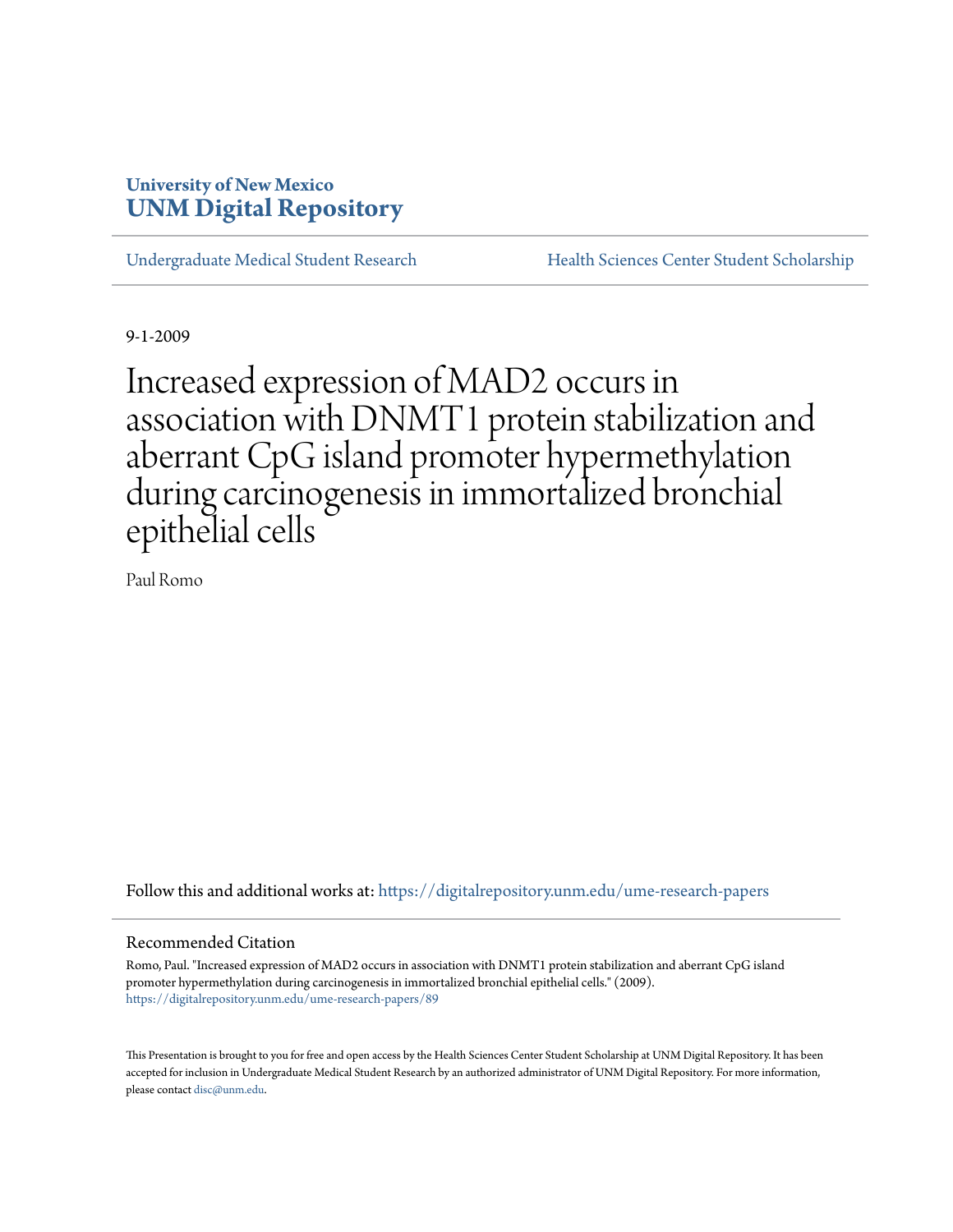**Increased expression of MAD2 occurs in association with DNMT1 protein stabilization and aberrant CpG island promoter hypermethylation during carcinogenesis in immortalized bronchial epithelial cells.** 

Report for the medical student research requirement for the University of New Mexico School of Medicine

Paul E. Romo

October 23rd, 2007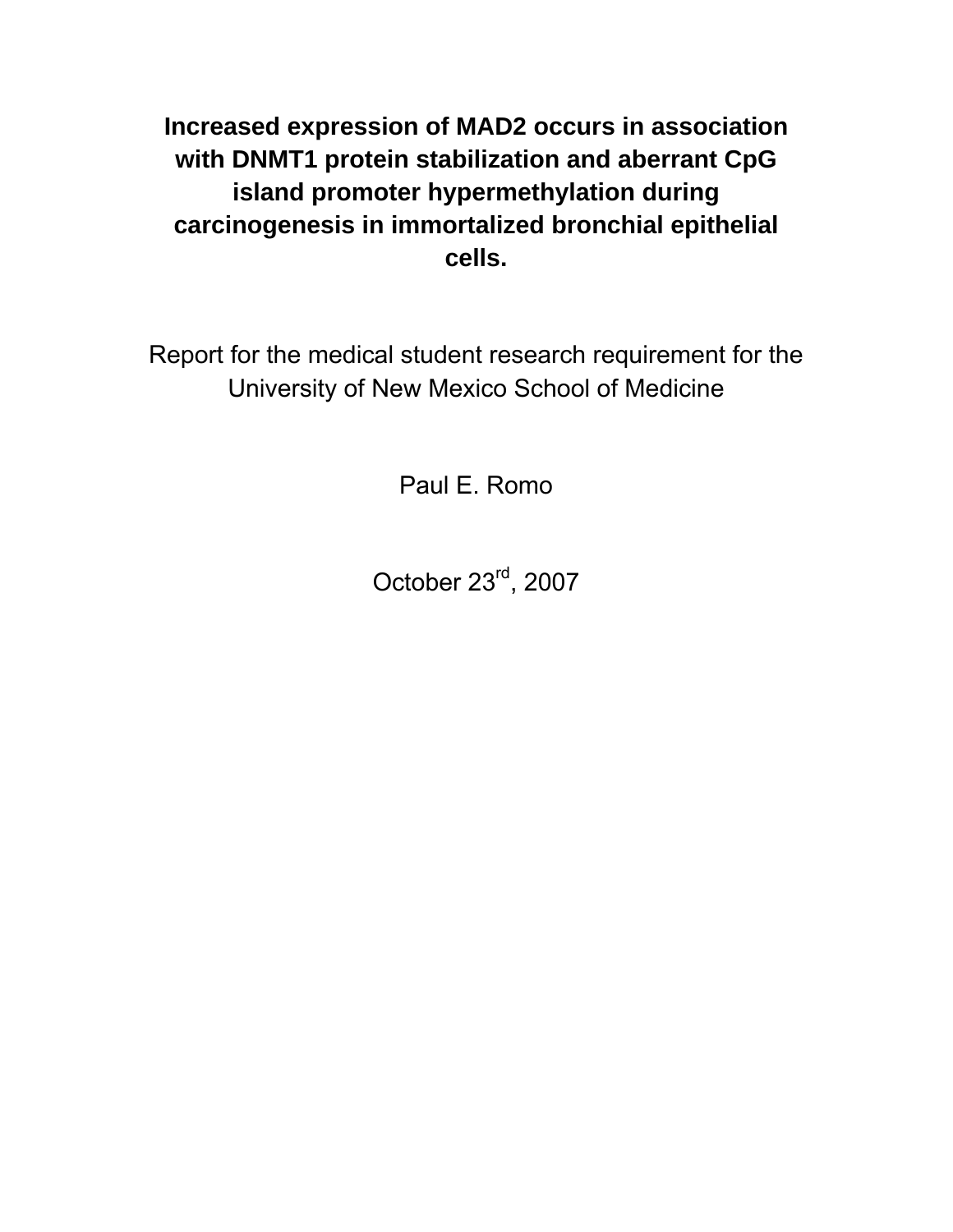#### **Introduction**:

Physicians and scientists must join together and research the specific effects of environmental carcinogens in relation to cancer. A great model to study environmental carcinogenesis is carcinogen-induced lung cancer. We know that 30% of cancer deaths are accredited to lung cancer and that cigarette smoking is the number one cause of lung cancer, other forms of cancer, and cancer deaths worldwide (1). Second hand smoke is also a very serious health concern. Second hand smoke has been chosen as a cancer-causing agent by the U.S. Environmental Protection Agency, the National Toxicology Program and the International Agency for Research on Cancer (IARC) because this extremely deadly agent is known to contain hundreds of chemicals known to be toxic or carcinogenic (1).

There is a common misconception that smokers are the only people that get cancers associated with tobacco smoke. A serious tragedy associated with second hand smoke is its effects on America's youth. An astounding 60 percent of children in the United States ages 3-11 years are exposed to secondhand smoke (1). Because there are so many children in the U.S. being innocently exposed to tobacco smoke, this would lead one to conclude that there may possibly be a surge in lung cancer incidences in the future (1). Occupational workers are also at risk because 30 percent of indoor workers in the United States are not covered by smoke-free workplace policies (1). The research regarding tobacco carcinogens and the specific effects on lung cancer must be more greatly emphasized, however, because lung cancer is a disease where everyone is fair game, smoker or not. Therefore, lung cancer is a serious public health concern that must be addressed by both physicians and scientists. Novel treatments and early diagnosis could affect lung cancer mortality. Understanding how premalignancy progresses to lung cancer could aid efforts in both early detection and treatment.

In order to fully understand the complete deadliness of tobacoo smoke, one must start with examining its most dangerous components. Cigarette smoke has more than 50 agents known to cause cancer (2). Two of these cancer causing agents that are well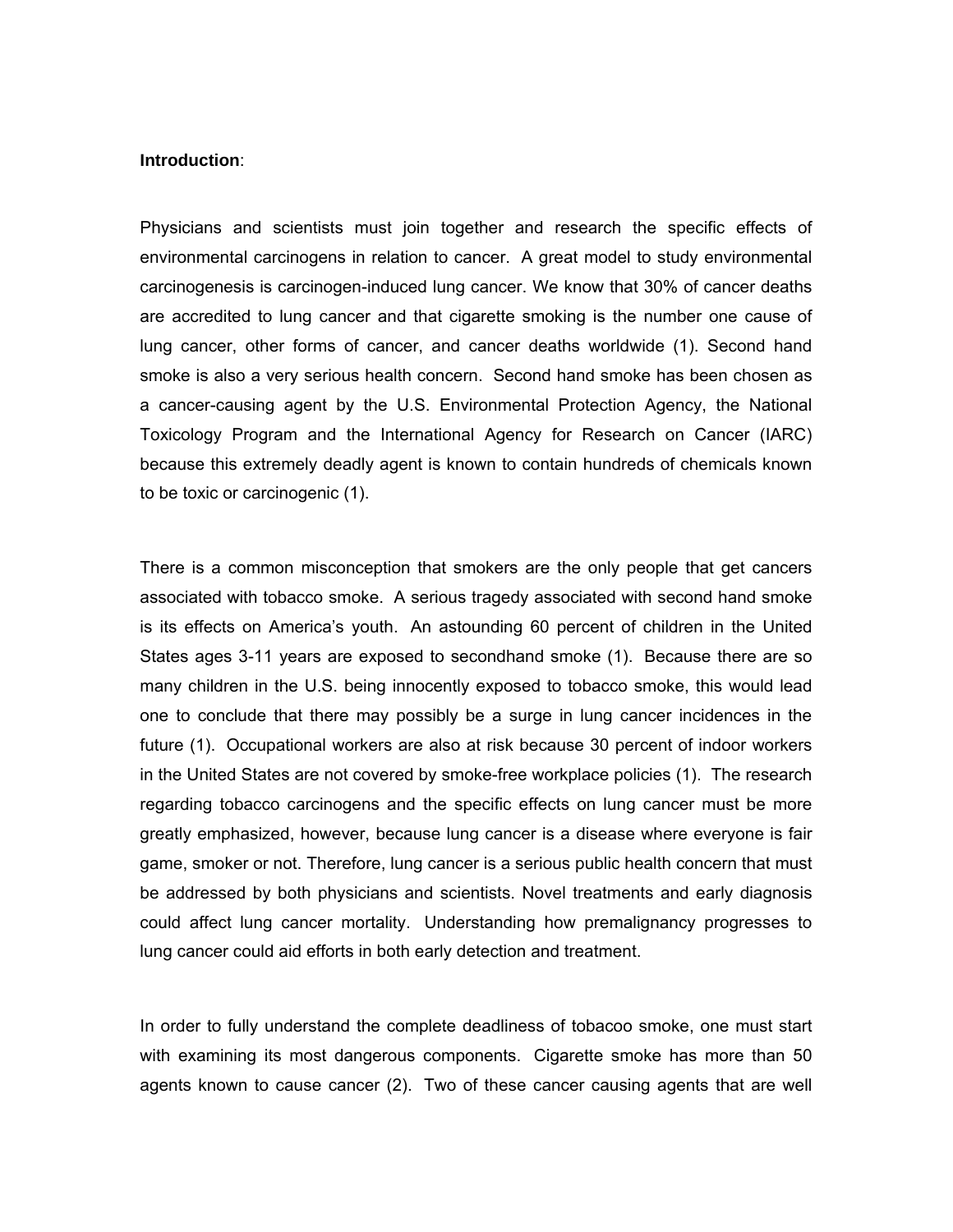studied are polyaromatic hydrocarbons (PAHs) and tobacco-specific nitrosamines (TSNAs) (2). Both PAHs and TSNAs are known to create truly dangerous mutations in the cell. Some of these mutations included are the oncogene Kras and others are in the p53 gene (3-8). Of course, mutagenesis and chromosomal instability is important in the etiology of cancer, but perhaps it is not the only factor that should seriously be considered.

Epigenetic-mediated silencing of several genes implicated in cancer progression has become a major carcinogenic mechanism (9). Epigenetics are changes in gene expression that occur without altering the genomic sequence. Some of genes that have been found to be epigenetically silenced in lung cancer include classic tumor suppressor genes such as p16, cell-cell adhesion genes such as E-cadherin, etc. DNA methylation and histone modification are the best-studied epigenetic alterations studied in cancer. Furthermore, DNA methylation is the best-studied and most widely accepted epigenetic alteration that occurs in cancer. CpG island methylation occurs by removing a methyl group from S-adenosyl methionine (SAM) to produce 5-methylcytosine. This reaction is catalyzed by the cytosine DNA methyltransferases (DNMTs) to generate 5 methylcytosine in regions known as CpG islands. A CpG island is a small portion of DNA where the frequency of CG sequence is higher than in other parts of the genome. In addition, the "p" indicates a phosphodiester bond separating C and G. CpG island methylation is key in cancer because these islands are found around the promoters of "housekeeping genes" essential for general cell functions. Even though CpG islands are more often than not unmethylated in the promoter regions of these genes, the cytosine in CpG islands can become abnormally methylated in cancer by the DNMTs. The DNMTs that are best characterized in cancer are DNMT1, DNMT3A and DNMT3B. DNMT3A and DNMT3B are the de novo methyltransferases because they can methylate unmethylated DNA and DNMT1 functions as a maintenance methyltransferase because of its higher affinity for hemimethylated DNA, though there is evidence that DNMT1 can act as a de novo methyltransferase (10). It is known that the de novo DNMTs, DNMT3A and DNMT3B, are essential for embryonic development because disruption of these genes in mice is fatal (11). DNMTs contribute to epigenetic gene silencing by means other than CpG island promoter hypermethylation. The DNMTs also recruit chromatin remodeling (CR) complexes and histone deacetylase (HDAC) to the promoter region of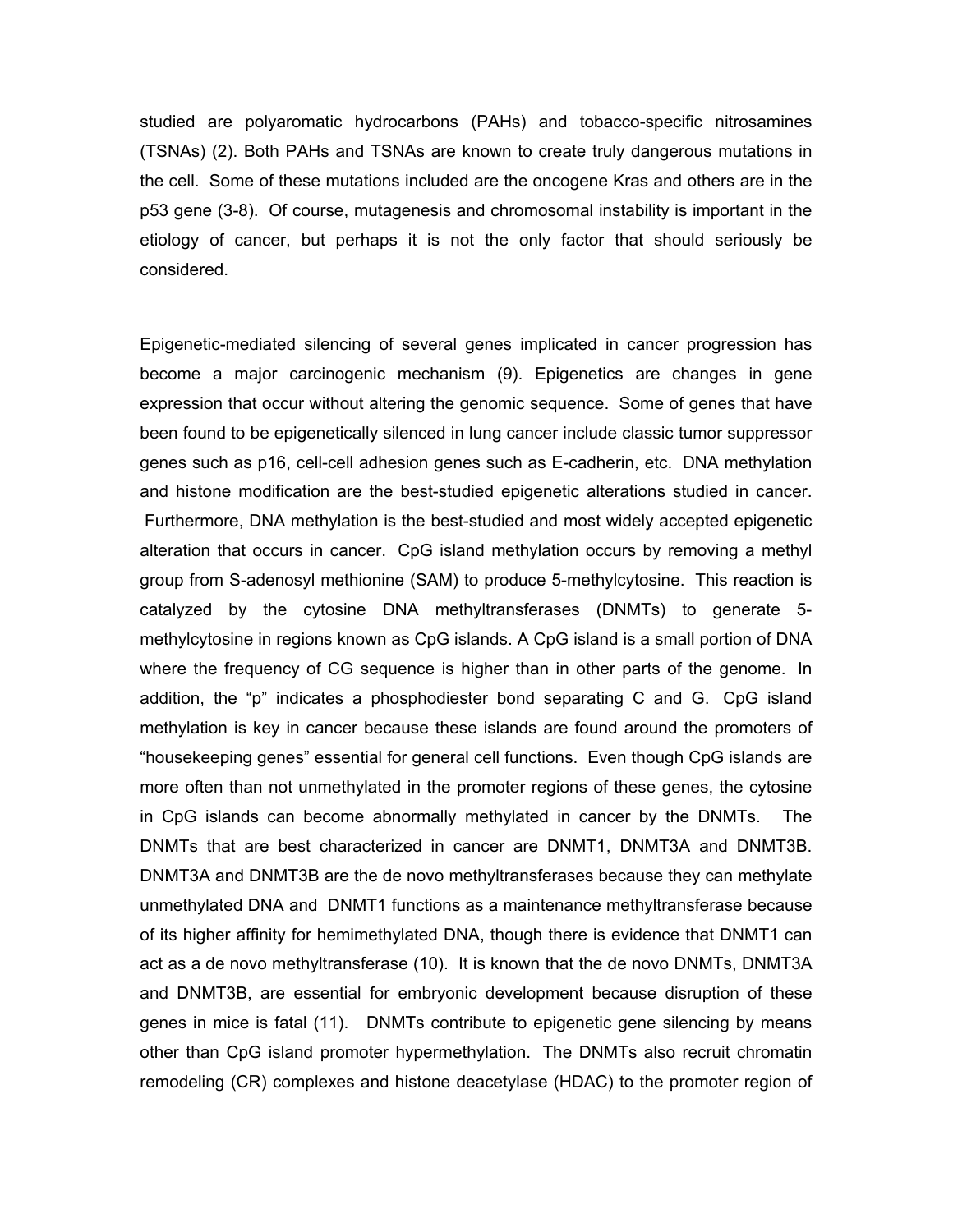a gene. The entire scenario is as follows: when a gene is going through transcription, chromatin must be acetylated to allow entry for transcription factors. When abnormal promoter methylation of CpG islands in gene promoters occurs, transcriptional repressors known as methylcytosine-binding proteins (MBPs) binds the methylated DNA (12-14). The MBPs and the DNMTs make possible the recruitment of CR and HDAC, which altogether leads to histone deacetylation, chromatin compaction, and cessation of transcription because transcription factors cannot bind to the promoter region (12-14). Extensive studies support that genes are epigenetically silenced in lung cancer by CpG island promoter hypermethylation. The genes p16, p14, MGMT, DAPK, BRCA1, GSTP1 and TIMP-3 were all found to be silenced by CpG island promoter hypermethylation from lung primary tumor samples (15). Methylation of the p16, RASSF1A, and HCAD genes in sputum collected from 121 cancer-free women with an average smoking history of 40 pack years and a 25% incidence of COPD (16). In another study, several genes were found to be methylated in NSCLC cell lines, including MSX1, BNC1, CTSZ, ALDH1A3, CCNA1, LOX and SOX15 (17). These studies demonstrate that epigenetic alterations do occur in cancer.

While it is unknown what fundamentally switches a cell to a transformed phenotype, there is a lot of evidence that epigenetic deregulation in the cell is an early event in lung cancer (18). Hypermethylation of the p16 gene promoter was observed in 94% of NNKinduced rat adenocarcinomas (19). The methylation of p16 was detected in adenomas and hyperplastic lesions, which could mean that methylation of this gene is an early event in lung cancer (19). In another study, exposing mice to NNK and then bisulfite sequencing the DAPK promoter from both premalignant and malignant lesions revealed dense methylation in the DAPK promoter (20). Furthermore, this demonstrated that DAPK is inactivated at the earliest histological stages of adenocarcinoma development by epigenetic changes (20). In a recent study, the prevalence of methylation of the p16, DAPK and RASSF1A genes in lung adenocarcinoma from smokers, former uranium miners and never smokers was examined (21). Results from this study showed that there is a significantly higher prevalence for p16 methylation seen in central vs. peripheral lung tumors (21). At least 1 of the 3 genes was methylated in 35% of stage 1 tumors (21). Interestingly, 2 genes were methylated in 40% of tumors and 3 genes in 16% of tumors (21). A case-control study of lung cancer cases from a high-risk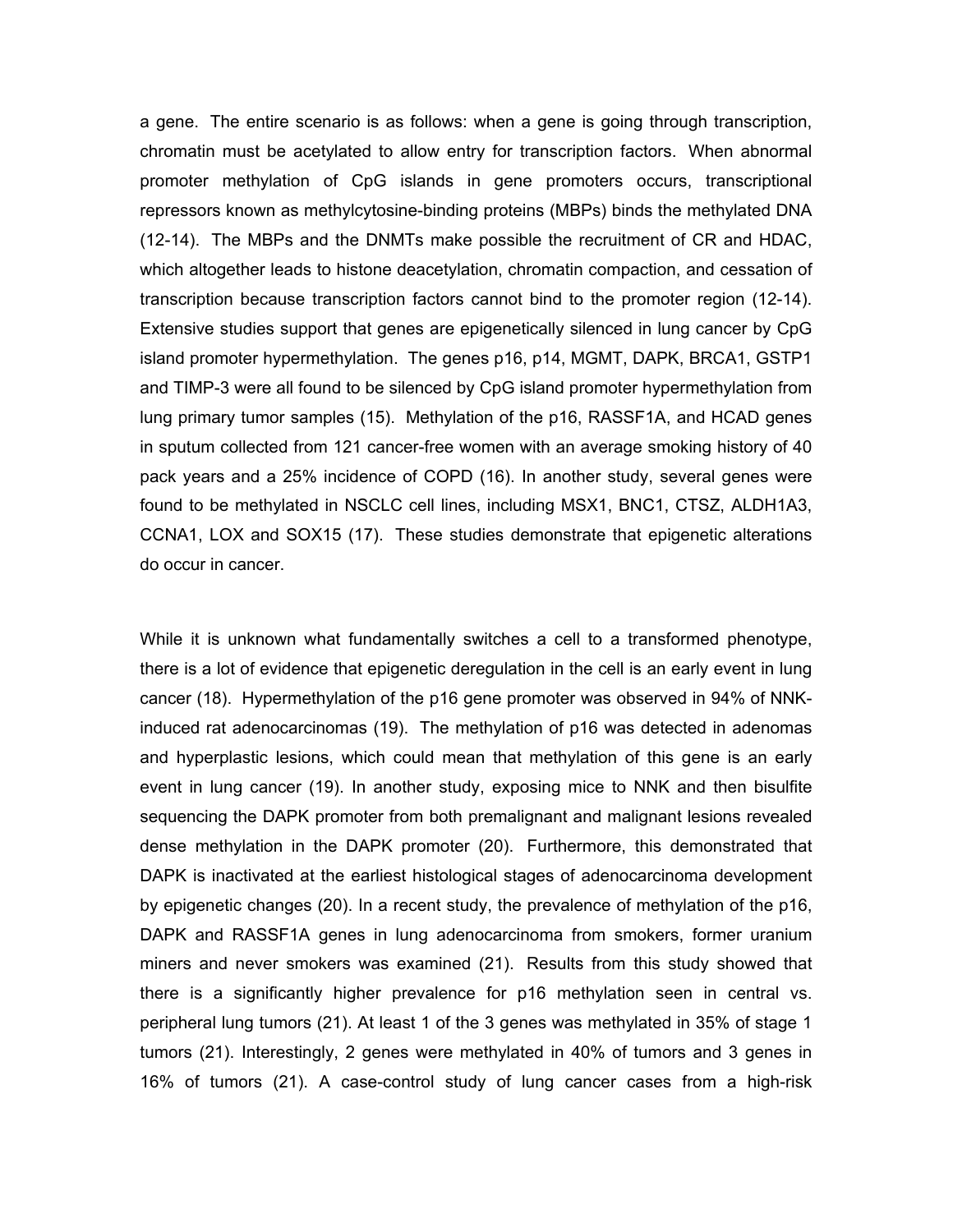population for evaluating promoter methylation of 14 genes in sputum was done and found 6 of 14 genes were associated with a 50% increased lung cancer risk (22). The 6 genes most prevalently methylated in people at risk with lung cancer were p16, MGMT, DAPK, GATA5, PAX 5β and RASSF1A – all truly important genes for normal cell function (22). Considering the evidence cited above, understanding the mechanisms between CpG island promoter hypermethylation and carcinogenesis is an important area in the medical and scientific field.

Although we know that, in lung cancer, genes appear methylated, exactly how mutagenic exposure leads to epigenetic alterations is truly a mystery. A key to finding this "missing link" can be seen in the DNA methyltransferases. DNMT1 is the beststudied and most abundant DNA methyltransferase. The key reason as to why DNMT1 could be a key player in mutagen-mediated epigenetic gene silencing is due to its affinity for damaged DNA. A recent study concluded that inflammation-induced 5-halogenated cytosine damage products could induce inappropriate CpG island methylation via DNMT1 (23). In another study, the investigators looked at the silencing of Cdc25C and Cdc2 in wild-type HCT116, HCT116 with DNMT1 knockout, and HCT116 with DNMT1 and DNMT3B knockout combined (24). The scientists showed, after mutagen exposure that resulted in p53 stabilization, both Cdc25C and Cdc2 expression was reduced in wild-type HCT116 cells but not in p53-null, DNMT1 knockout or DNMT1and DNMT3B knockout cells (24). Furthermore, trapping nuclear DNMT1 and DNMT3B relieved p53 mediated repression of Cdc25C and Cdc2 (24). These results concluded that de novo methylation was mediated epigenetically via p53. In another study, irradiated cells expressing GFP-tagged DNMT1, DNMT3A, and DNMT3B, exclusivey, with red fluorescent protein-tagged proliferating cell nuclear antigen (PCNA) revealed that DNMT1 and PCNA accumulate at DNA damage sites as early as 1 min after irradiation while DNMT3A and DNMT3B were not observed at these damage sites (25). Therefore, understanding the role of DNMT1 in carcinogenesis is a crucial area of investigation and previous studies warrant further examination on its role in mutagen-induced transformation.

The mechanism behind DNMT1 protein increases is unclear. Several studies have looked at the DNMT1 mRNA level but with inconclusive results. A recent study used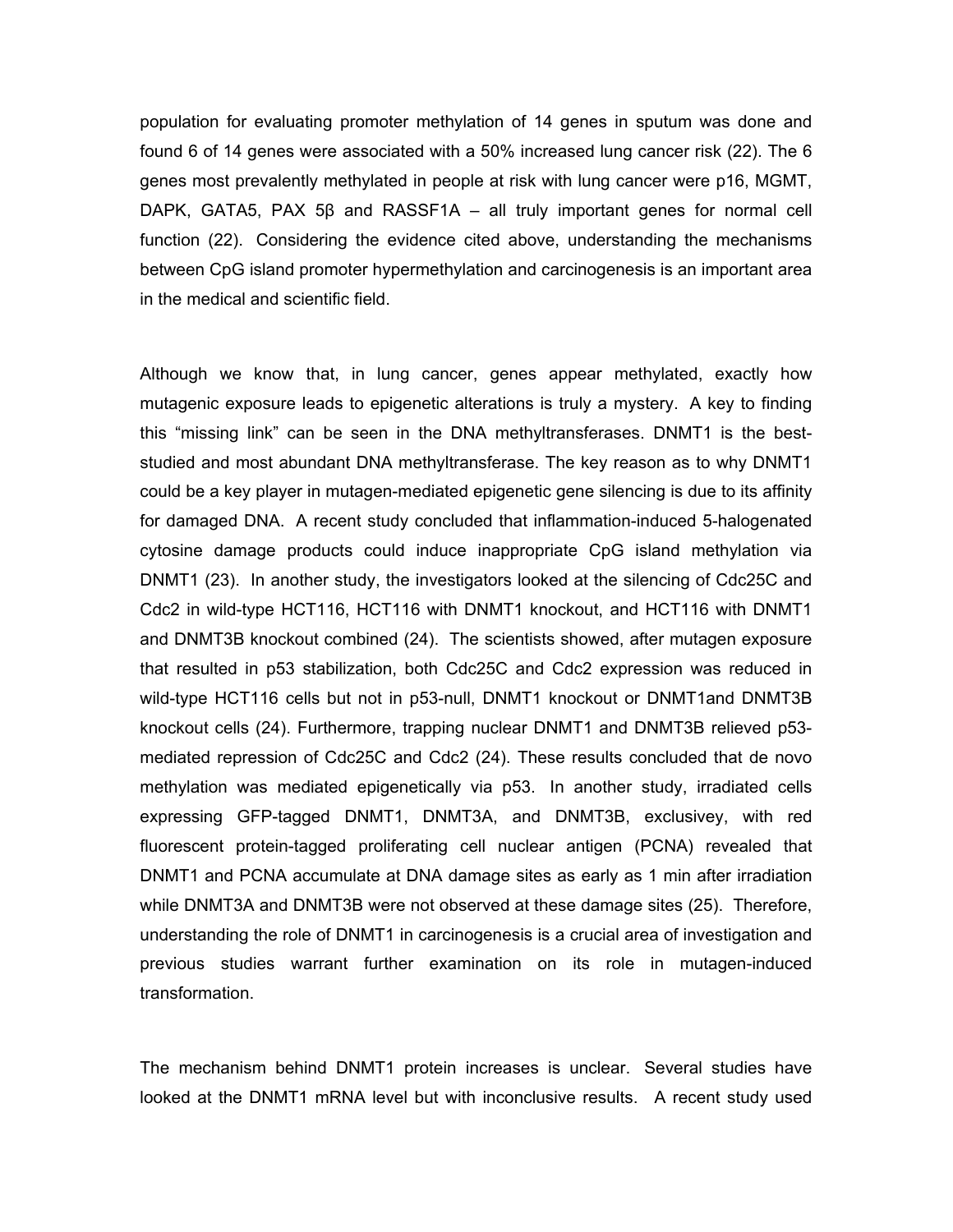the MCF7 breast cancer cell line to show that the DNMT1 protein levels were increased, but not in relation to the DNMT1 mRNA levels (26). Furthermore, the increase in protein is a result of a deletion of a destruction domain in the N-terminal portion of the protein that is usually tagged for ubiquitination, but when it is deleted the protein is not degraded in its normal manner (26). Even though this paper did show that DNMT1 is increased through protein stabilization, and not mRNA overexpression, the mechanism as to why this is so is in itself unclear.

MAD2 has been implicated as a mediator for DNMT1 protein stabilization (27). MAD2 is a mitotic checkpoint mediator and inhibitor of CDC20. MAD2 can bind to CDC20 and inhibit its ability to recruit substrates to the anaphase-promoting complex (APC), thus preventing proteins that are targets of the APC from being properly degraded. Using Western Blot and immunohistochemistry, this study was able to show that MAD2 caused stabilization of DNMT1 in the MCF7 breast cancer cell line and that MAD2 is increased in several breast cancer tissues (27). Overexpression of MAD2 in transgenic mice leads to a wide variety of neoplasias, including appearance of broken chromosomes, anaphase bridges, and whole-chromosome gains and losses, as well as acceleration of myc-induced lymphomagenesis (28). Therefore, studying the relation between MAD2 overexpression and DNMT1 overexpression during transformation is quite an interesting idea and an important topic of this study investigation.

In this study, the mRNA levels of MAD2 are going to be examined. Although looking at mRNA levels is not always in correlation with protein expression, a protein will generally be expressed in correlation with the mRNA. Microarrays use mRNA and are a very accepted tool when determining gene expression. In addition, working with RNA does not require a lot of cells, unlike protein harvests for Western Blots, and does not depend on having a suitable antibody. Therefore, since the previous study did not observe MAD2 mRNA levels, it would be interesting to see if this transcript increases in cancer progression. Furthermore, it would be interesting to see if this transcript would increase early during cancer progression since methylation has been called an early event in cancer. Therefore, the relation between increases in DNMT1, MAD2 and transformation will be examined.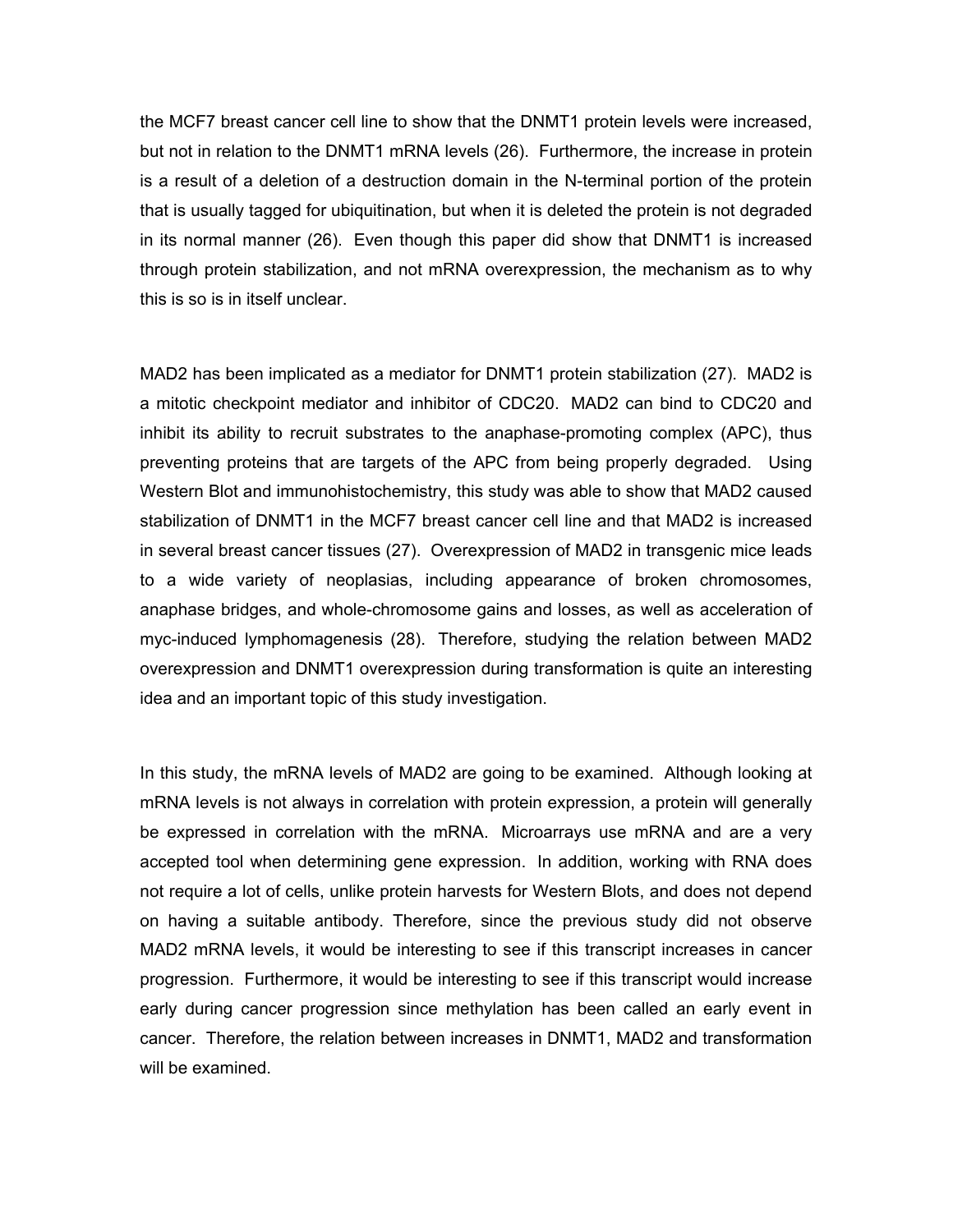The current models studying transformation are limited, primarily due to the finite life span of bronchial epithelial cells (BECs). SV40 immortalized BECs (BEAS2Bs) have been well studied but are inadequate for a progressive transformation model due to their genomic instability. Recently, human bronchial epithelial cell lines (HBECs) were immortalized by insertion of the hTERT catalytic subunit and cyclin dependent kinase 4 (cdk4) (received from Dr. Jerry Shay, Southwestern Medical Center, Dallas, TX). HBECs can go through numerous passages, have an intact p53 checkpoint and do not suffer from the same chromosomal instability as BEAS2Bs (29). These cell lines, therefore, are really great for measuring progression to transformation.

The purpose of this study is to identify the effect that exposing human immortalized bronchial epithelial cell lines to polyaromatic hydrocarbons and nitrosamines, two different and prevalent types of DNA damage, has on the expression of DNMT1 protein and MAD2 mRNA, as well as gene-specific promoter hypermethylation of 31 candidate genes and cellular transformation. This study will focus on the relationship between appearance of CpG island promoter hypermethylation, appearance of transformation by growth in soft agar, alterations in the levels of DNMT1 and changes in MAD2 mRNA levels. These studies will demonstrate that carcinogen-induced transformation of immortalized bronchial epithelial cells occurs in concert with increase of DNMT1 protein, MAD2 mRNA and the number of aberrantly methylated genes implicated in cell cycle, growth control and adhesion.

#### **Materials and Methods**

#### **Cell culture and carcinogen exposures**

Human immortalized bronchial epithelial cells (HBECs) (received from Dr. Jerry Shay, Southwestern Medical Center, Dalla, TX) from two different people (HBEC1: smoker without lung cancer, HBEC2: smoker with cancer) were cultured in Keratinocyte Serum Free Media (KSFM) (Invitrogen, Carlsbad, CA) supplemented with EGF, bovine pituitary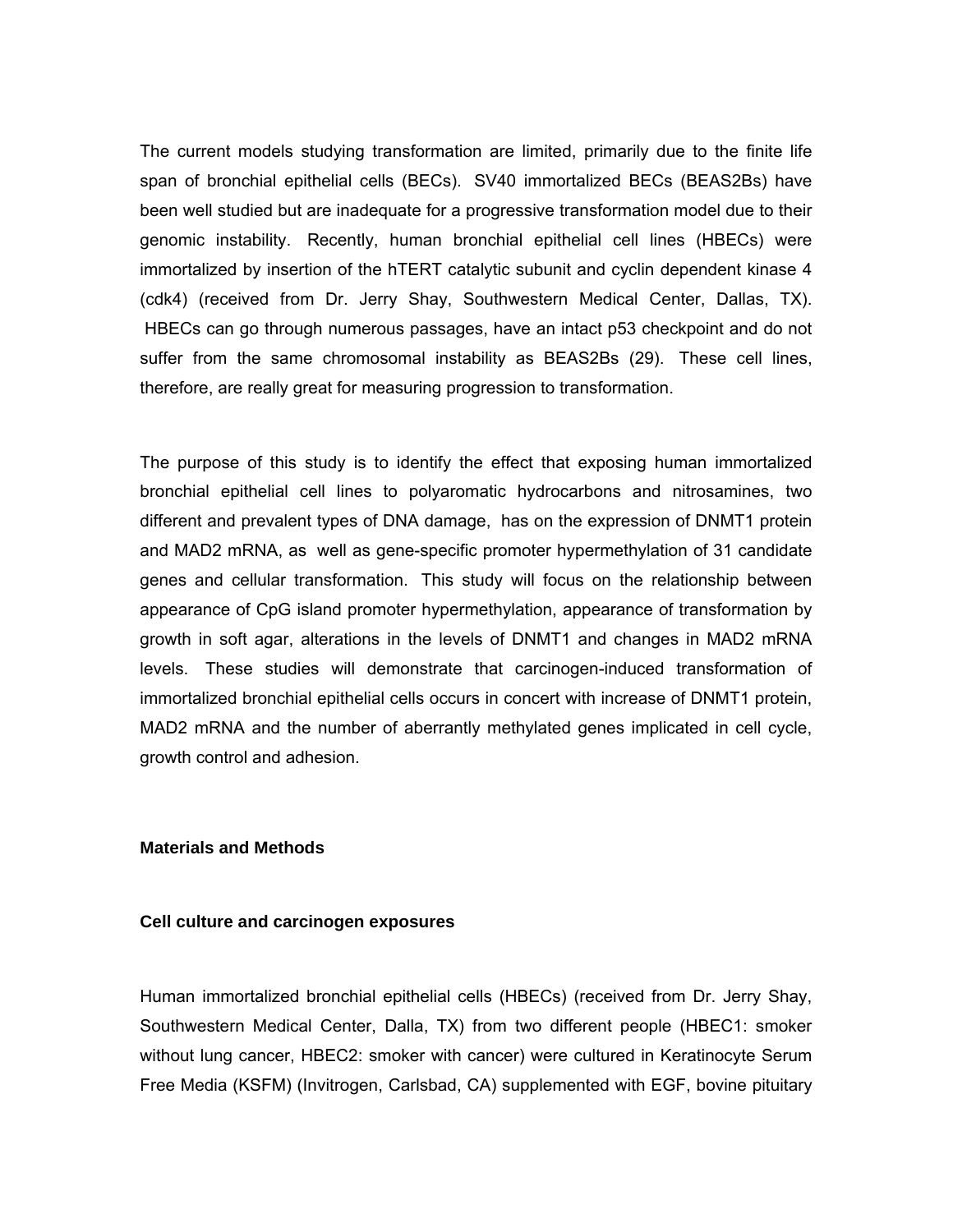extract and 1% penicillin/streptomycin (Invitrogen) and plates were coated with FNC (Athena Enzyme Systems, Baltimore, MD) to promote adhesion. During the 12-week carcinogen exposure study, HBECs were supplemented with an additional 15% fetal bovine serum to account for any possible nutritional changes the cells will acquire during carcinogenesis (Invitrogen). HBECs were passaged by washing cells twice with 1X phosphate buffered saline (PBS), harvested with 1X trypsin-EDTA (Cambrex Bio Science, Walkersville, MD), neutralized with trypsin neutralizing solution (TNS) (Cambrex Bio Science), and split 1:5 when cells reached 90% confluency. Benzo(a)pyrenediolepoxide (BPDE) (Midwest Research Institute's (MRI) NCI Chemical Respository) was stored in DMSO (Invitrogen) at 4°C in the dark. Methylnitrosourea (MNU) (AppliChem, Darmstadt, Germany) was stored in a dry powder form and resuspended in DMSO (Invitrogen) prior to treatment.

Cytotoxicity was assessed using an 3-(4,5-dimethyltiazol-2-yl)-2,5-diphenyltetrazolium bromide (MTT) cell proliferation assay (Sigma, St. Louis, MO) according to the manufacturer's directions. HBECs were grown in triplicate in 6-well plates at a concentration of 5.0×10^5 cells/well 24 h prior to exposure. HBECs were exposed to BPDE at concentration of 0.05, 1, 0.25, and 0.5μM as well as DMSO control (1part/2000) in a total of 2 ml of media, in triplicate. HBECs were exposed to MNU at a concentration of 0.5, 1, 2.5 and 5mM MNU as well as DMSO (1part/2000) as a control in a total of 2 ml of media, in triplicate. For the combination carcinogen treatments, HBECs were exposed to 0.05μM BPDE/1mM MNU, 0.1μM BPDE/1mM MNU, 0.1μM BPDE/0.5mM MNU and 0.25μM BPDE/2.5mM MNU as well as DMSO control (1part/2000) in a total of 2ml of media, in triplicate. Cells were exposed to the carcinogens for 1 h at room temperature. After 1 h exposure, the media was removed, cells were washed twice using  $1 \times PBS$ , and then fresh media was added. Cell viability using the MTT assay (Sigma) was used 24 h post carcinogen exposure. The color change was read on a colorimeter using a VersaMax plate reader (Molecular Devices) at 570nm. Percentage of viable cells was calculated as follows: ([Absorbance of treated sample]/[Absorbance of control]) × 100.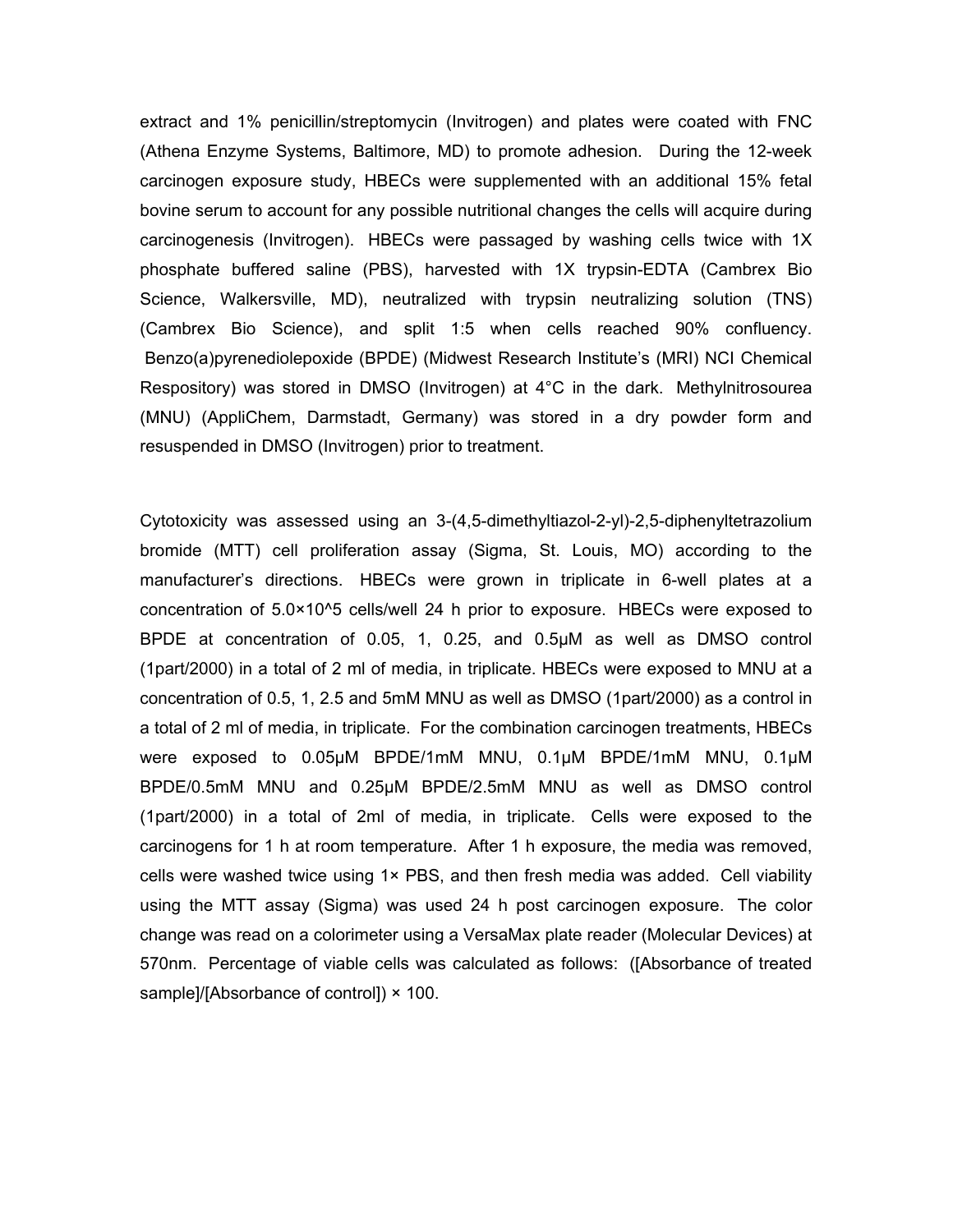#### **Growth in soft agar tumorigenicity assay**

HBECs in culture exposed to carcinogens for 12 weeks were collected and counted using a hemocytometer. HBECs exposed to carcinogens for 12 weeks were suspended in 0.3% agar (Sigma) containing 15% FBS and KSFM media at 6.0×10^3 cells per well on a 6-well plate. The HBECs in 0.3% agar were placed onto an already hardened agar layer (0.7% agar with 15% FBS-containing KSFM media). All experiments were run in triplicate. Cells were growth at 5% CO2 at 37°C for 21 days. Colonies were counted under a microscope. All colonies were averaged between the three wells run per exposure with standard deviations calculated using Microsoft Excel. Colonies were photographed using a digital camera-equipped microscope.

#### **Semi-quantitative RT-PCR**

Total RNA from cells was extracted using Trizol reagent (Sigma) as instructed by manufacturer. The cDNA was synthesized using 1μg of total RNA using Superscript First-Strand synthesis for RT-PCR (Invitrogen). Semi-quantitative RT-PCR was conducted as previously described (30). Primer sequences are available upon request.

#### **Western blot analysis**

Cells were harvested and protein extracts were prepared using the Nuclear and Cytoplasmic Extraction Reagents (NE-PER) (Pierce). Approximately 20 μg of nuclear protein extract was electrophoresed and transferred to PVDF membranes overnight at 4°C. The membranes were hybridized with antibodies against human DNMT1 (1:1000 dilution; New England Biolabs, Beverly, MA), beta-actin (1:1000 dilution, Sigma) and proliferating cell nuclear antigen (PCNA) (1:1000 dilution, Upstate Cell Signaling Solutions, Lake Placid, NY) in 1×Tris-buffered saline with Tween 20 (1×TBS-T) buffer (0.1 M Tris, 1.5 M NaCl, and 1% Tween 20) with 5% nonfat dry milk 2 h at room temperature. The membranes were washed three times for 5 min with 1×TBS-T buffer at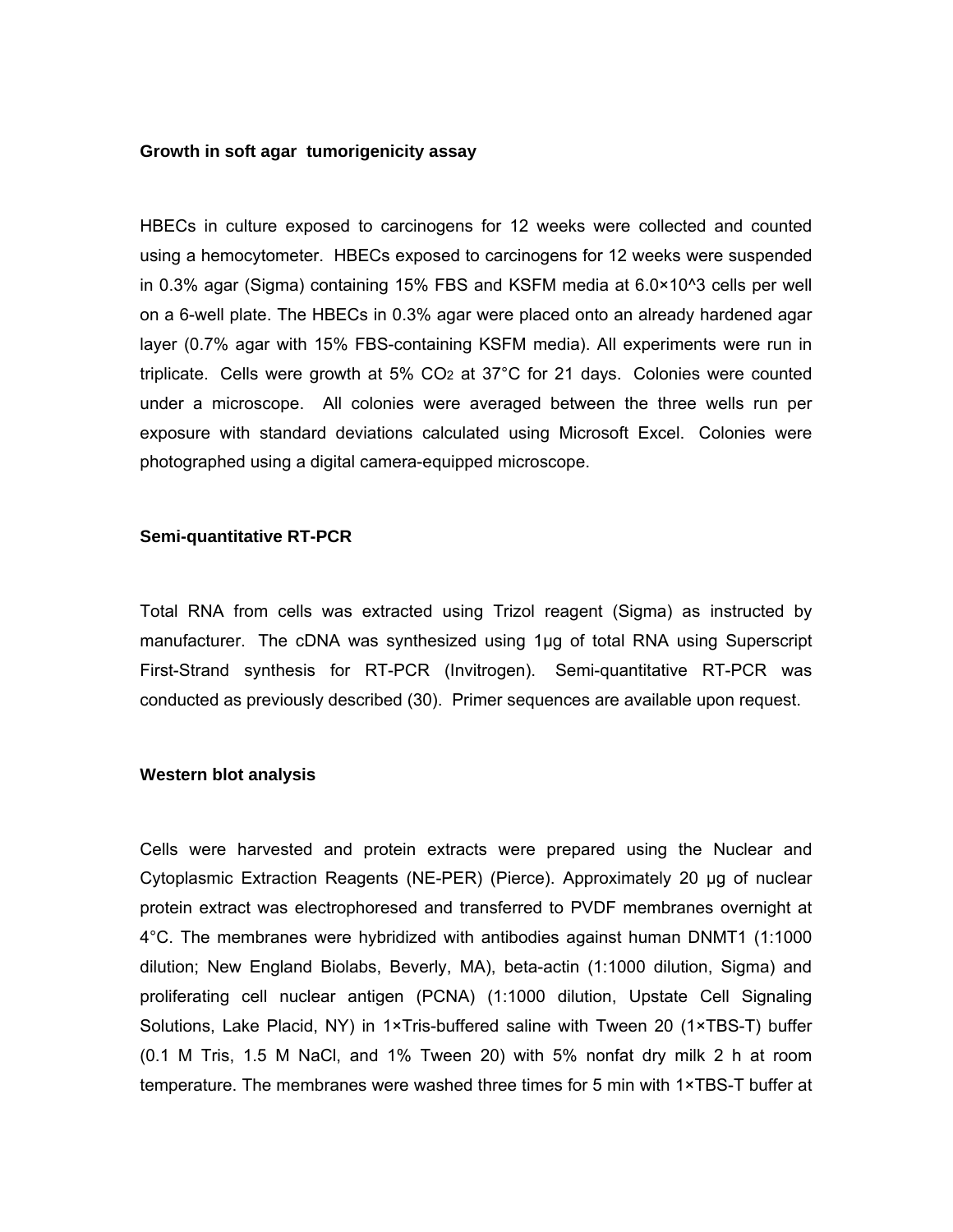room temperature and incubated with secondary antibodies as follows: anti-mouse-IgG-HRP (1:10,000 dilution for PCNA and beta-actin; Calbiochem), anti-rabbit-IgG-HRP (1:10,000 dilution for DNMT1; Calbiochem). All secondary antibodies were incubated with the membrane for 30 min at room temperature. Afterwards, the membranes were washed three times for 10 min with 1×TBS-T at room temperature. Proteins were detected with the Western Lightning Chemiluminescence Reagent Plus (Perkin Elmer) and by exposure to Blue basic autoradiography film, double emulsion (ISC Bioexpress).

#### **Methylation-Specific PCR (MSP)**

Nested MSP was used to detect methylated alleles in DNA. We used our nested MSP assay described previously (31) because of its increased sensitivity for the detection of promoter hypermethylation in biological fluids. In order to conserve DNA and effort, stage 1 multiplex PCR reactions amplifying four genes at once were done. DNA (~100ng) was used for stage 1 PCR following modification with bisulfite. A total of 31 genes were selected for methylation detection. Conditions for all stage 1 multiplexes were optimized through primer design and PCR conditions to achieve equal product intensity. These optimal conditions ensured a similar sensitivity for the detection of methylated alleles across genes in the stage 2 MSP assay. All stage 2 PCR reactions were conducted at annealing temperatures (68-70°C) that exceed the melting temperature of the primers to ensure the highest specificity for amplification of only methylated alleles present in the DNA sample. Cell lines positive and negative for methylation of these 14 genes and water blanks (bisulfite-modified and unmodified water) were used as controls for the MSP assays.

#### **Immuno-slot-blot for N7-meG**

DNA was isolated from cultured cells using the PureGene DNA extraction kit (Gentra Systems Inc., Minneapolis, MN, USA). Briefly, cell pellets were thawed and lysed in lysis buffer supplemented with 20 mM 2,2,6,6-tetramethylpiperidinoxyl (TEMPO; Aldrich). Protein was precipitated and removed by centrifugation, and the DNA/RNA in the supernatant was precipitated with isopropyl alcohol. The DNA/RNA pellet was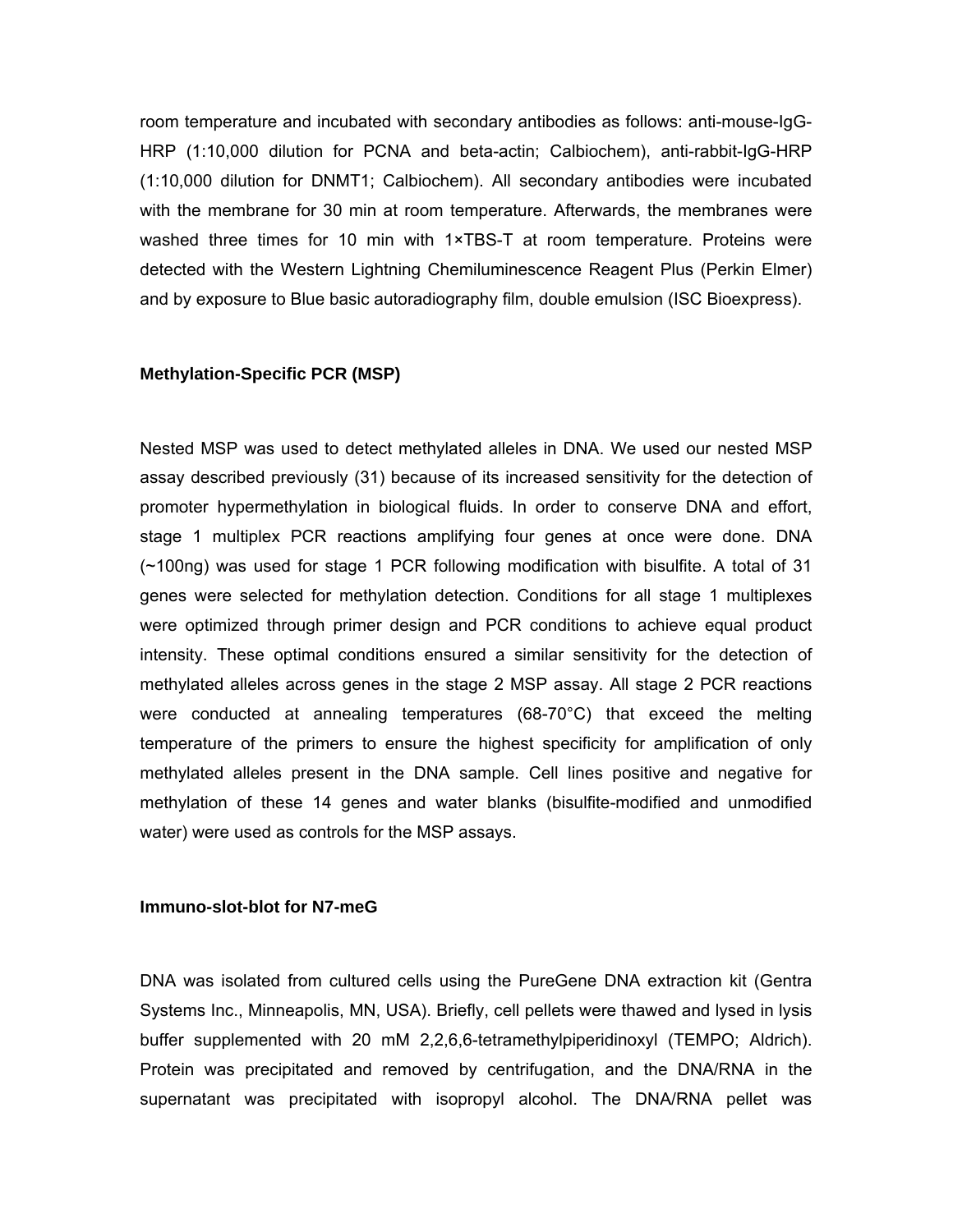resuspended in lysis buffer with 20 mM TEMPO and incubated with RNase A (100 mg/ml) at 37°C for 30 min, followed by protein and DNA precipitation. The pellet was resuspended in sterilized distilled water with 2 mM TEMPO, and DNA was stored at – 80°C. Experimental samples (1 µg) or a reference standard containing a known amount of N7-meG were denatured in 200 µl TE buffer plus 20 µl 2N NaOH at 37°C for 15 min. This treatment generates 2,6-diamino-4-hydroxy-5-N-methylformamidopyrimidine (imidazole ring-opened 7-meG) from 7-meG. After addition of an equal volume of 2 M ammonium acetate, samples were applied to NC filters using a Minifold II (Schleicher & Schuell). The filters were soaked in 5x SSC (0.75 M NaCl, 75 mM sodium citrate, pH 7.0) for 15 min, dried and baked in a vacuum oven for 2 h at 80°C. Filters were incubated for 2 h at 37°C with blocking buffer [20 mM Tris–HCl (pH 7.5), 0.1 M NaCl, 1 mM EDTA, 0.5% casein and 0.1% deoxycholic acid], followed by a 2 h incubation at 37°C in blocking buffer containing antibody (1:10,000) to imidazole ring-opened 7 methylguanosine (Elder et al., 1998). The filters were washed extensively in washing buffer [20 mM Tris–HCl (pH 7.5), 0.26 M NaCl, 1 mM EDTA, 0.1% Tween-20] and treated with a labeled polymer (peroxidase-labeled polymer conjugated to goat antirabbit and goat anti-mouse immunoglobulins) (Daco) diluted 1:1000 in hybrid buffer. After rinsing the NC membrane, the enzymatic activity on the membrane was visualized by enhanced chemiluminescence reagents (Amersham). The NC filter was exposed to X-ray film, and the developed film was analyzed using a Kodak image analysis system.

#### **Results**

## **Effect of carcinogen exposure on viability of immortalized bronchial epithelial cell lines**

In order to study the effect of carcinogen exposure on transformation of HBECs, it was necessary to identify a carcinogen exposure protocol that would be non-toxic. The carcinogens chosen, methylnitrosouea (MNU) and benzo(a)pyrenediolepoxide (BPDE), are direct-acting carcinogens derived from or generate reactive intermediates that mirror tobacco carcinogens (benzo(a)pyrene and NNK, respectfully). HBEC1 is from a smoker without lung cancer and HBEC2 is from a smoker with lung cancer. HBEC1 and HBEC2 were exposed to different amounts of MNU and BPDE (together and exclusively). The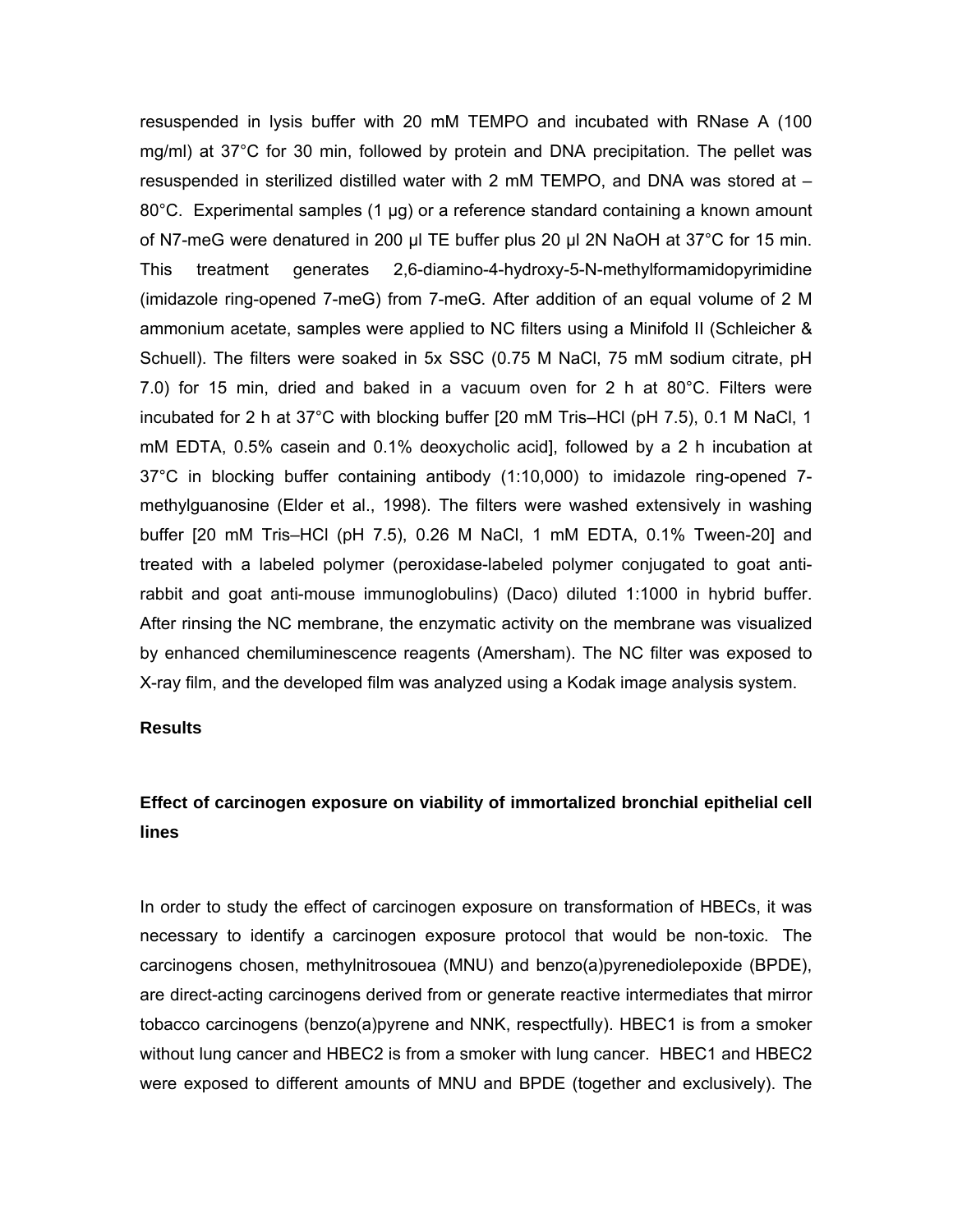cell viability was measured using an 3-(4,5-dimethyltiazol-2-yl)-2,5-diphenyltetrazolium bromide (MTT) cell proliferation assay (Sigma, St. Louis, MO). All experiments were done in triplicate according to the manufacturer's instructions. The highest dose of carcinogen where viability was not statistically different from non-treated cells was the doses used for the subchronic exposure study. BPDE (0.1 μM) and MNU (1mM), did not effect cell viability whereas 0.25μM BPDE and 2.5mM MNU, exclusively, exhibited a reduced viability of approximately 30% (data not shown). When both BPDE and MNU were used to transform cells, the doses were reduced by half (0.05 μM of BPDE, 0.5mM MNU) (data not shown).

Once the dose of carcinogen was established, the time interval between exposures was defined. Cells were treated with MNU and the formation and removal of N7 methylguanosine adducts were determined using an immuno slot blot assay. N7 methylguanosine adducts were measured with a t1/2 for repair of adducts at approximately 48h (data not shown). Therefore, to avoid causing toxicity, cells were exposed to carcinogen once a week.

#### **Transformation of immortalized bronchial epithelial cell lines**

HBEC1 and HBEC2 were treated once a week for 12 weeks. After 12 weeks of exposure, cells were plated in soft agar. During carcinogen treatment, the cells began to assume a morphology resembling transformed cells (Fig. 1). Colony formation, indicative of cell transformation, was apparent in carcinogen treated HBEC1 and HBEC2, but significant differences in transformation efficiency were seen (Fig. 2). Four to 16-fold fewer colonies developed from carcinogen exposed HBEC1 than HBEC2 cells and no transformation was evident in HBEC1 cells treated with BPDE. HBEC1 produced fewer colonies overall than HBEC2. In addition, HBEC1 could not be transformed by BPDE while HBEC2 was transformed by this carcinogen. Colony formation in soft agar occurs from single, abnormal cells. Therefore, each colony represents one cell in the population of cells exposed to carcinogen that has been transformed. In the soft agar assay, 6.0×10^3 cells per well were plated in each well of a 6-well plate. All samples were run in triplicate. For the case of BPDE exposed to HBEC2 cells, 158 colonies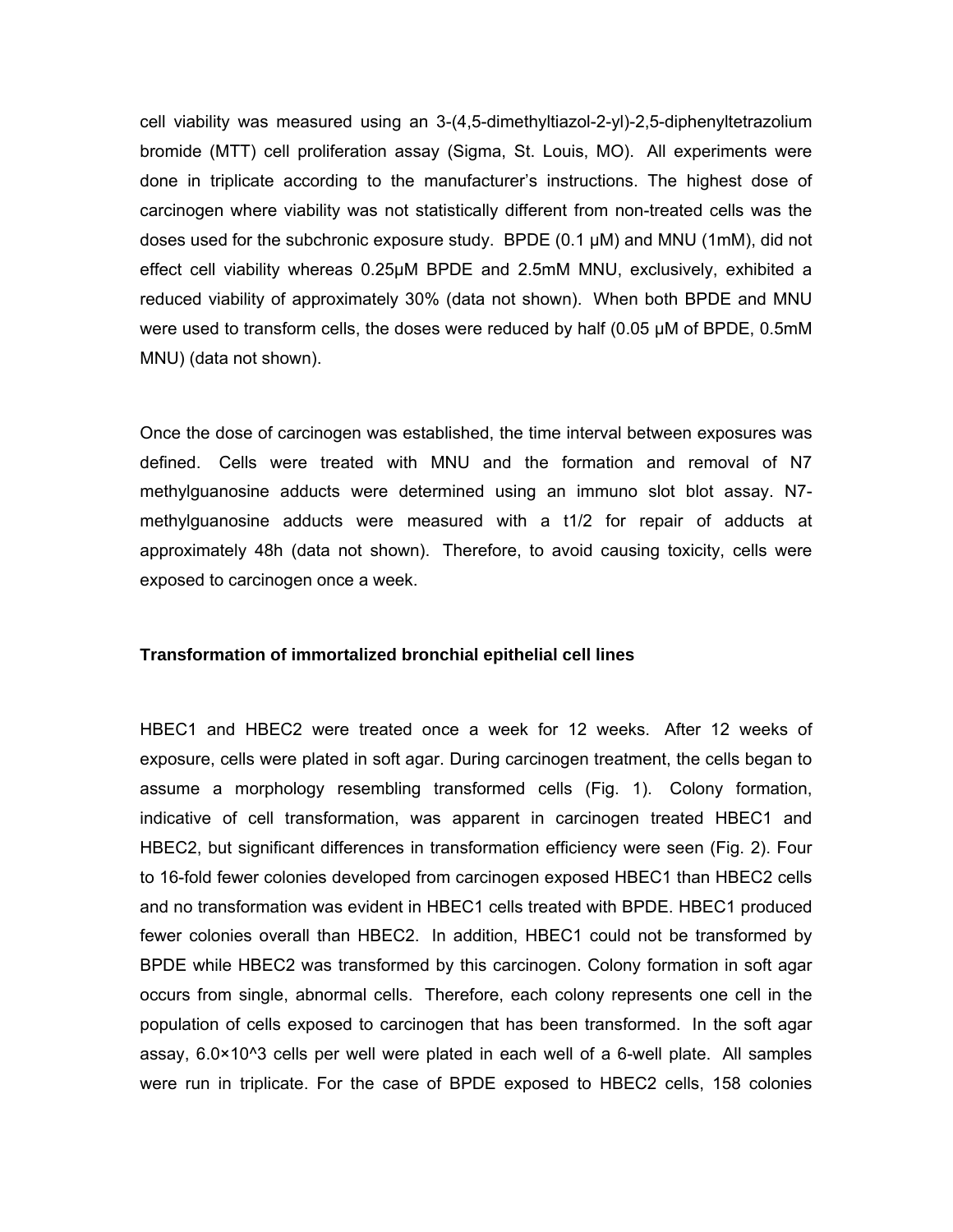developed from the 1.8 ×10^4 cells that were seeded in the soft agar. This demonstrates that, when cells are exposed to non-toxic doses of carcinogens for an extended period of time, only a small population of cells obtains the transformed phenotype, mimicking the field cancerization effect seen in the lungs of smokers.

#### **Detection of alterations in DNMT1 protein and MAD2 mRNA levels**

We were next interested in looking at DNMT1 levels in correlation with mRNA expression for MAD2. Our results show that DNMT1 protein levels, a key contributor to epigenetic integrity in the genome, were increased in all the transformants. When it was determined that this protein was increased in transformants, relative to the nontransformed passage controls, the next question was to determine when the increase in DNMT1 protein occurred. There is approximately a 5-fold increase in DNMT1 between week 6 and week 9 in HBEC1 exposed to MNU and BPDE and then increased to 9-fold in the transformants (cells pulled from soft agar) (Figs. 3a and 3b). Although β-actin tends to overestimate the levels of DNMT1 increase at weeks 9 and 12, there is still an obvious increase in DNMT1, when normalized to PCNA.

Next, we looked at the mRNA levels for MAD2 during carcinogen exposure. The MAD2 mRNA levels increased in correlation with the increases in DNMT1 protein. Like DNMT1, MAD2 mRNA is increased in all transformants. In HBEC1 exposed to both MNU and BPDE, there is approximately a 30% increase in mRNA between week 6 and week 9, a 2-fold increase at week 12 and then a 5-fold in the transformants (Figs. 3c and 3d). Since MAD2 is an effecter of CDC20, we looked to see if there were decreases of CDC20 mRNA upon increases of MAD2 transcript. There were no changes in mRNA levels for CDC20 upon carcinogen exposure (data not shown).

#### **Key genes are methylated in transformants**

After observing the increases in DNMT1 protein, the next step is to examine genes potentially methylated in promoter as a result of carcinogen-induced transformation.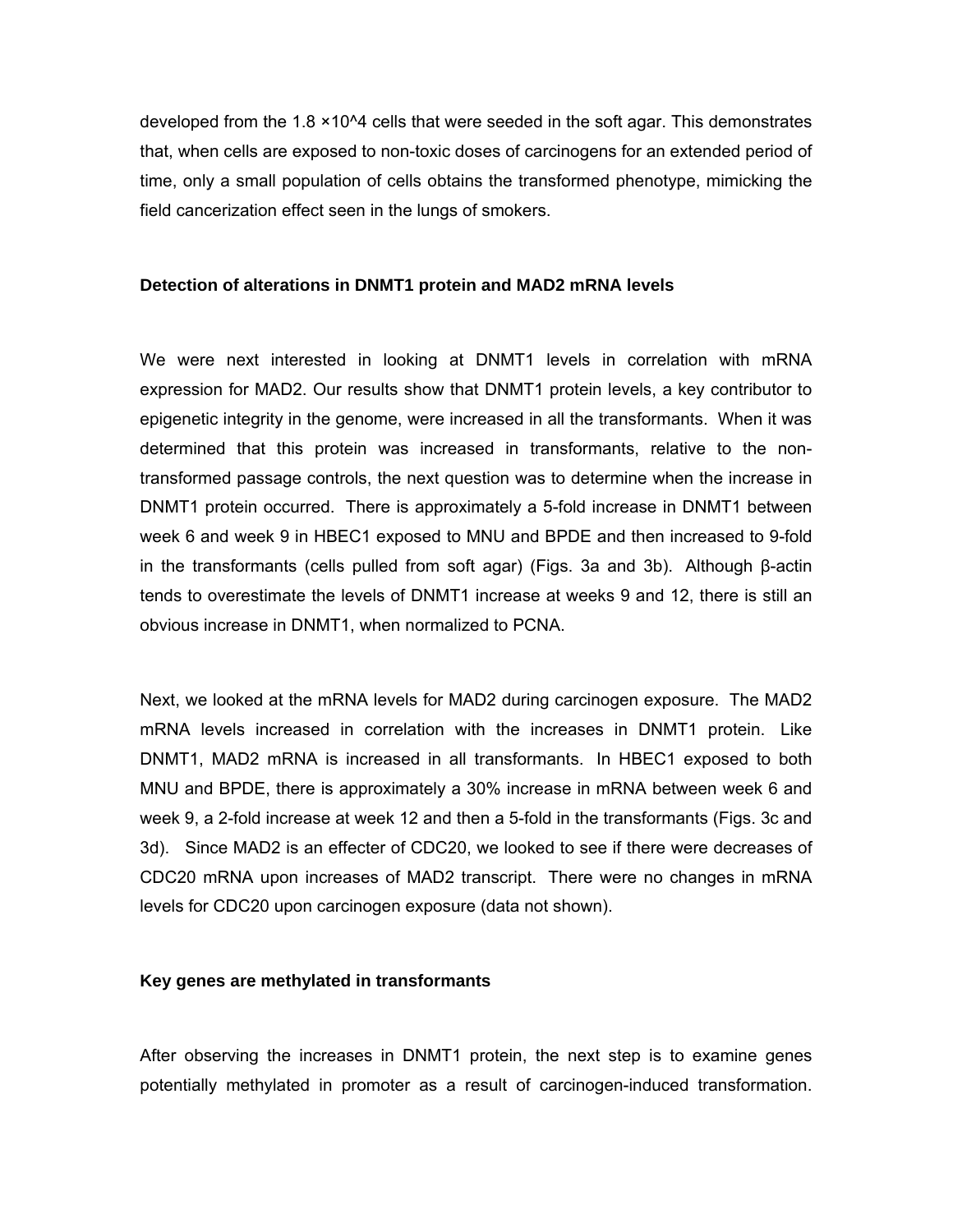Table 1 lists the 31 candidate genes being studied. Table 2 shows genes that were methylated in HBEC1 and HBEC2, exclusively, prior to exposure. Table 3 shows the genes that became methylated in the transformed cells (directly pulled from soft agar and expanded in cell culture) as a result of carcinogen exposure. The data show genes involved in cell adhesion are being targeted for methylation. In each transformed cell line, at least 2 out of the 7 cell adhesion genes being analyzed are methylated. The p53 regulator, Reprimo, and transcription factor FOXA2, are found to be methylated in 2 out of the 5 transformed cells.

## **Association between methylation, increased DNMT1 protein, increased MAD2 mRNA levels and colonies in soft agar**

The question as to the association between promoter hypermethylation of tumor suppressor genes, appearance of transformants in a population of cells exposed to carcinogen, DNMT1 protein and MAD2 mRNA levels was examined during carcinogen treatment. In order to determine an association between DNMT1 protein increases, appearance of aberrant methylation of genes (31 candidate genes studied) and transformation, we graphed all these parameters (Fig. 4). These data demonstrate a clear association between DNMT1 protein increase, appearance of aberrant gene methylation, MAD2 mRNA increases, and appearance of abnormal cells in a population. For HBEC1 exposed to MNU and BPDE, MAD2 mRNA levels began to increase as early as week 6. There was an increase in DNMT1 protein at week 6 following an increase to approximately 5-fold at week 9. Sparse colony growth also begins to appear at week 6 when the p16 exon 2 deletion was detected. Aberrant gene methylation was apparent at week 12 of exposure, in association with a significant increase of colony growth. These data demonstrate a clear association between DNMT1 protein levels, MAD2 mRNA increase, and aberrant gene promoter hypermethylation and colony formation in soft agar.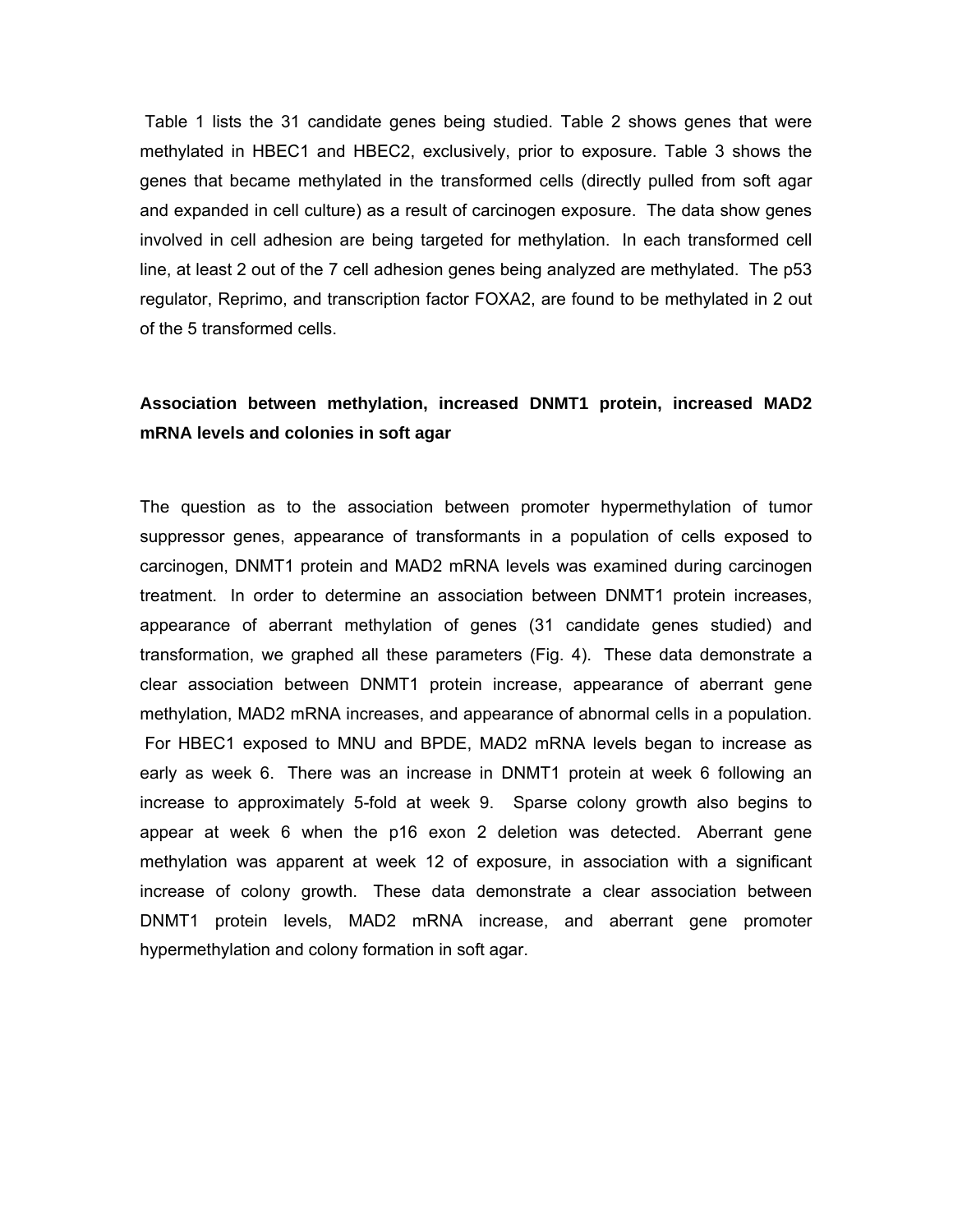#### **Conclusion**

Our results demonstrate that epigenetic gene silencing of genes involved in cell signaling, growth and adhesion occurs during the transformation process and DNMT1 is most likely a critical player in this process. In conjunction with appearance of colonies in soft agar, one sees both an increase of appearance of methylated genes and increases in DNMT1, an indication of epigenetic changes in a cell. In correlation with this increases are increases in MAD2 mRNA levels, implicated in the stabilization of DNMT1.

The reason for DNMT1 overexpression could potentially be due altered levels in MAD2, though the increase in MAD2 is not likely implicated through the Rb pathway. This idea stems from the fact that MAD2 has a binding site for the E2F transcription factor. If there are increases in the E2F transcription factor, this will lead to increased transcription for MAD2. A problem for this scenario in the HBECs is that Rb is already disabled due to overexpression of CDK4, increased inhibition of Rb, and thus increases in free E2F. However, if E2F is the key regulator for MAD2 overexpression and Rb is already disabled, this would lead one to conclude that MAD2 should already be overexpressed and, potentially, we should see increases in DNMT1 in the HBECs and perhaps even transformation. Neither are the cases. We see increases in MAD2 mRNA levels upon carcinogen exposure, in conjunction with increases in DNMT1 protein appearances of colonies in soft agar. Regulation of MAD2 is most likely a complex process where deregulation of several key pathways is important in its aberrant expression. In a recent study, increased MAD2 expression was correlated with cellular sensitivity to cisplatin, which was associated with activation of the MEK pathway (32). Treatment of cells expressing high levels of MAD2 with an MEK inhibitor, U0126, led to cellular protection against cisplatin-induced apoptosis (32). Therefore, not only is MAD2 potentially sensitive to different methods of deregulation but it is also sensitive to carcinogen exposure. In another study, suppression of MAD2 increased sensitivity to DNAdamaging agents, indicating that MAD2 may be a key factor in regulating cellular response to DNA damage in cancer cells (33). Since the HBECs were exposed to DNA damaging agents, and DNMT1 is implicated in DNA damage, it would be logical to conclude that MAD2 would also increase in response to DNA damage while the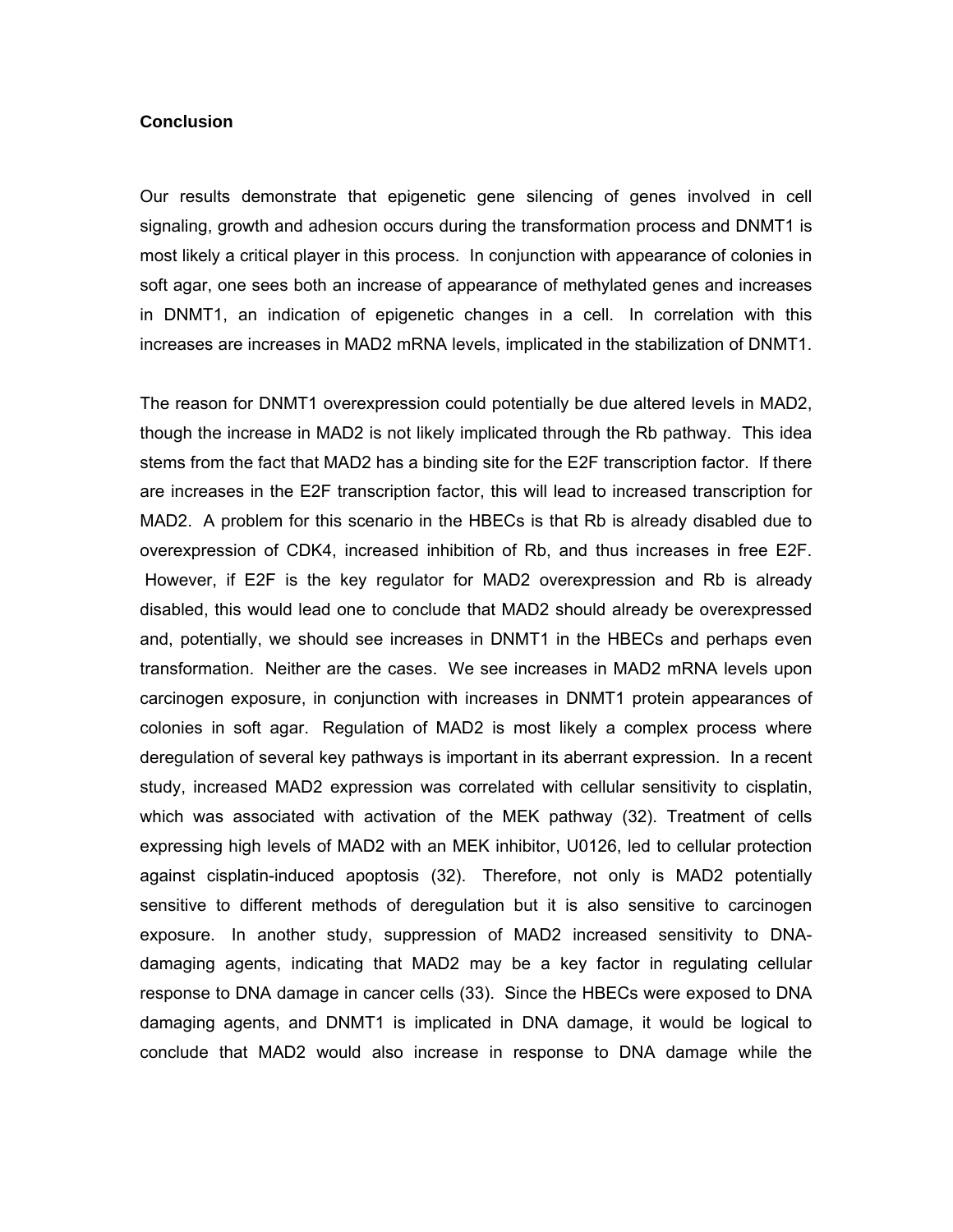regulation of MAD2 gene expression during carcinogen exposure is most likely a complex topic worthy of further investigation.

These results are integral to the understanding of the etiology of cancer for several reasons. The HBECs resemble stem cells, making them great models for looking at cancer progression. In addition, we believe our transformation model accurately portrays field cancerization in vitro. For example, in HBEC1 exposed to MNU and BPDE, there were approximately 35 colonies counted out of a total of 18,000 cells (6000 cells per well, done in triplicate). Since one colony represents a single cell, only about 0.2% of the cells exposed to carcinogen became transformed. At week 6 of this treatment regiment, we saw the appearance of one methylated gene in conjunction with the p16/14 deletion. When a 5-fold increase of protein was seen at week 9 in conjunction with increases in colonies and number of methylated genes with a continuous trend into week 12 and the transformants, one becomes curious as to the reason for the changes over time.

The reason for this increase of DNMT1, MAD2 and methylation during carcinogen treatments could most plausibly be clonal expansion. Cells were plated sparsely so they could have a greater probablility of being damaged several times with carcinogen (cells were dosed once a week for 12 weeks). Since cells were so sparsely plated, cells (treated and controls) did not need to be passed too much. In addition, cells had a difficult time growing in weeks 2-5 of the treatments. Around week 6 is when most cells started to grow better. In the cell culture flask, one could observe fast-growing cells with fibroblastic-like morphologies emerging in a now heterogeneous-appearing cell population. As the fibroblastic-appearing cells started to overtake the normal-appearing cell population, as observed during treatments, the increases in number of methylated genes, DNMT1 protein levels and number of colonies in soft agar increased. During the end of treatment, it would appear as if all the cells appeared fibroblastic although, interestingly, only a small percentage would actually grow in soft agar. Of note, all the cells appeared fibroblastic after treatment except the HBEC1s, which maintained their normal morphology. However, when the colonies from HBEC1 exposed to MNU were pulled, the cells appeared fibroblastic while the HBEC1 exposed to both MNU and BPDE retained its normal morphology. Therefore, the description above supports the notion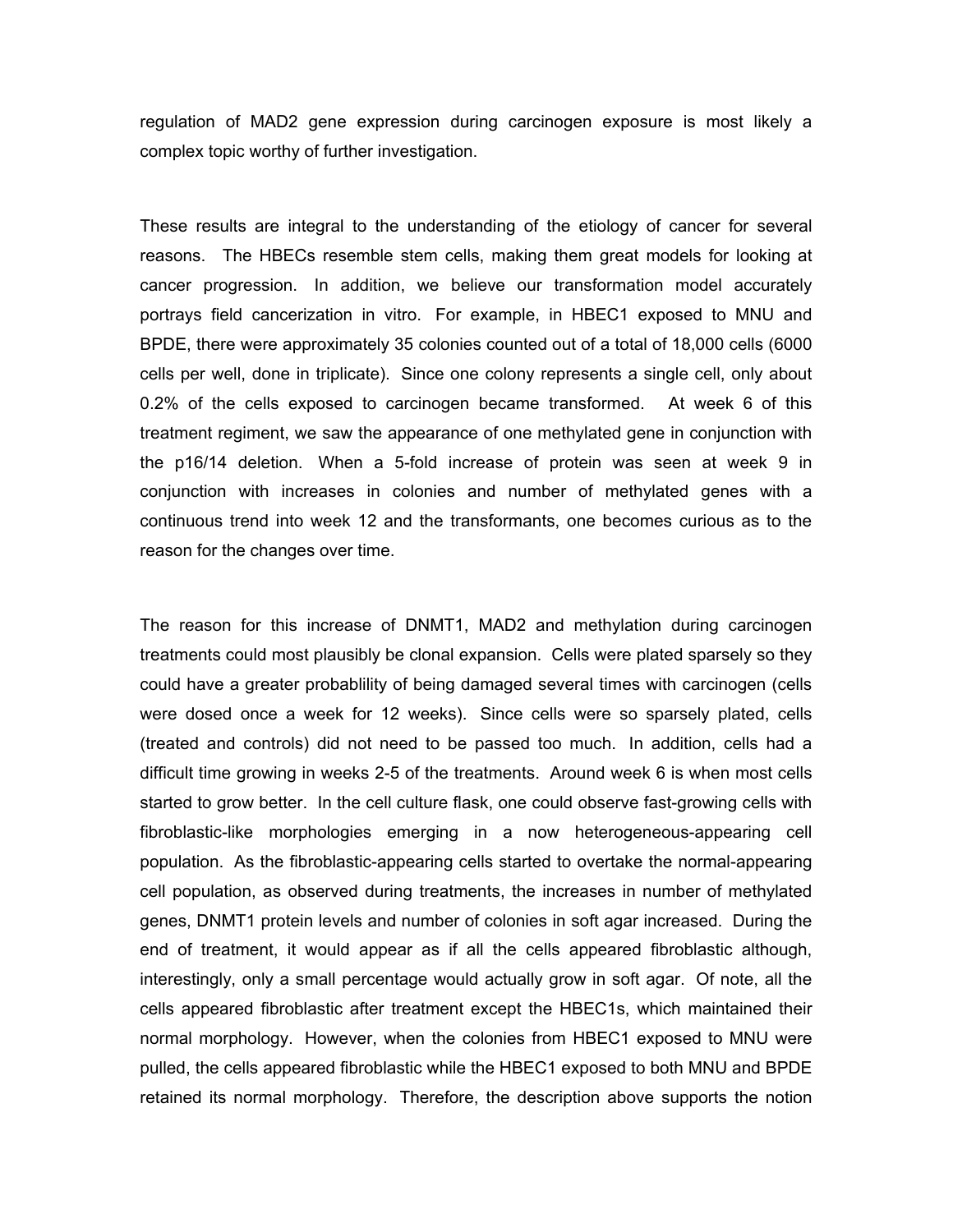that the increases in DNMT1 and methylation are attributed to emergence of the single, or few, transformed cells in a population and the increase occur over weeks because the transformed cells overtook the normal cell population.

When trying to inject cells that grow in soft agar into nude and SCID mice, exclusively, no tumors formed. These results lead us to the conclusion that further steps must be taken in order for a cell to exhibit a full transformed phenotype. However, it appears that increases in DNMT1 and CpG island promoter hypermethylation –epigenetic alteration – occur early in transformation. There were no mutations found in Kras and no changes in p53 protein expression (data not shown).

These studies combined demonstrate compelling evidence for the importance of epigenetic alterations in cancer progression. Furthermore, more research on therapeutics should targets mechanisms that aberrantly alter epigenetic pathways in cancer because this is clearly a system that drives carcinogenesis.

#### **Limitations/Alterative Strategies**

1. No protein data for MAD2. This Western was not done in order to support the notion that mRNA data was sufficient for analyzing MAD2 expression in cancer progression. However, an alternative strategy would have been to do the Western blot in order to match the mRNA data. The experiment was attempted, but the antibody did not work properly and did not produce any bands on the membrane. Although this same antibody was cited in other publications, the lot number was new.

2. Real time RT-PCR. Semi-quantitative RT-PCR was done instead of real-time RT PCR for the following reasons. Taqman real-time RT-PCR primers are very expensive. In addition, it is the experience of the Belinsky laboratory that Sybr-green does not provide much more accurate quantitation than semi-quatitative RT- PCR and band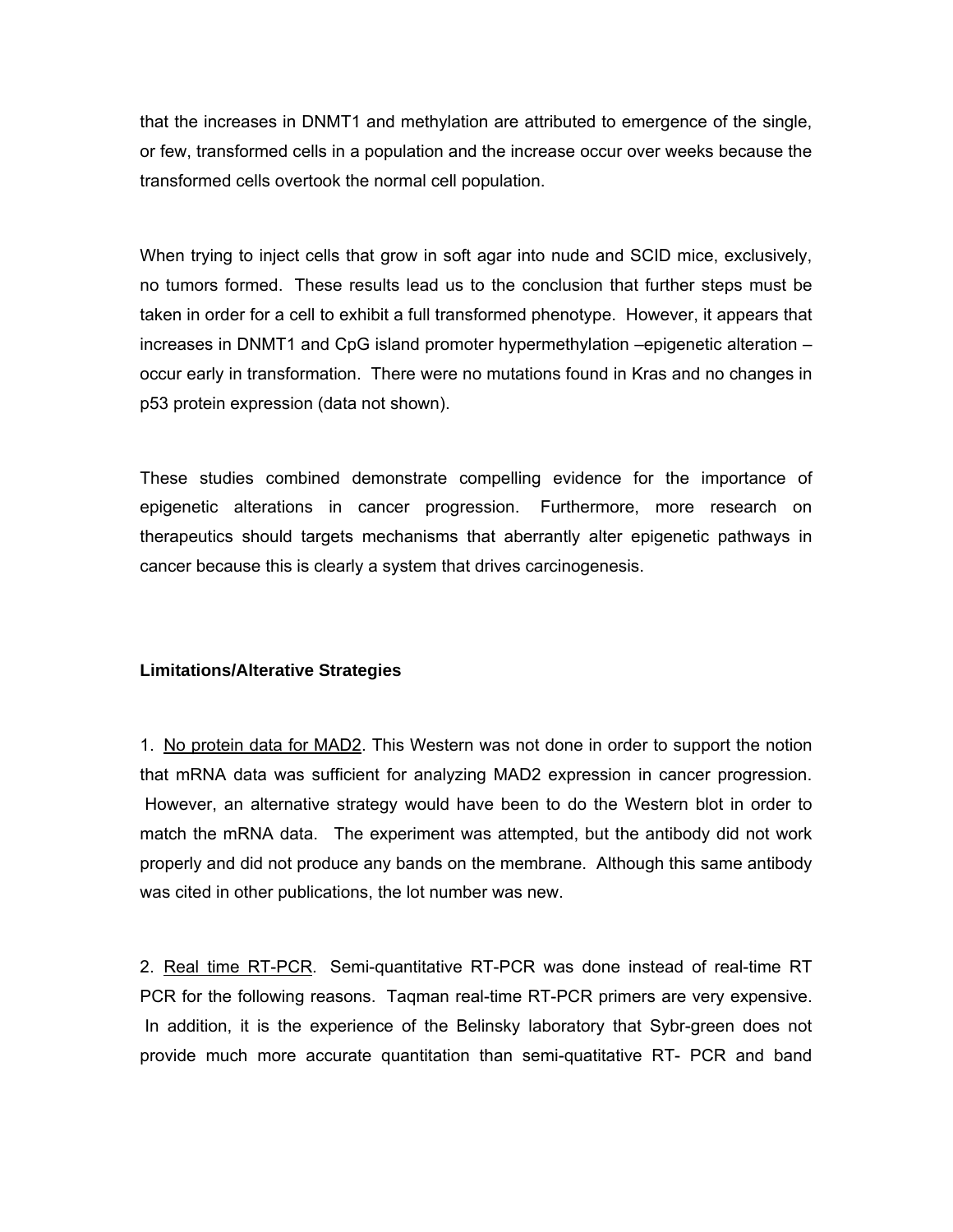quantification. An alternative strategy, however, would have been to examine the expression of MAD2 using a real-time RT-PCR technique.

3. Beta-actin normalizer for MAD2 expression. In this study, we used only beta-actin as the control and not PCNA. We decided to only use beta-actin because, when looking at DNMT1 protein, using either PCNA or beta-actin was sufficient to show increases in expression. An alternative strategy would have been to use PCNA as a normalizer to control for cell proliferation.

#### **Future Directions**

1. RNA interference on MAD2 to look at its effect of DNMT1 expression and transformation in lung cancer cell lines. Upon decreases in MAD2, one would expect to see DNMT1 protein stabilization to be reduced. In addition, transformation may be reduced in transformed cells in conjunction with loss of aberrant gene promoter hypermethylation and re-expression.

2. Overexpression of MAD2 to look at its effect of DNMT1 expression and transformation in lung cancer cell lines. Upon elevations of MAD2, one would expect to see DNMT1 protein to increase in stability. In addition, transformation may occur in nontransformed cells in conjunction with aberrant gene promoter hypermethylation and silencing.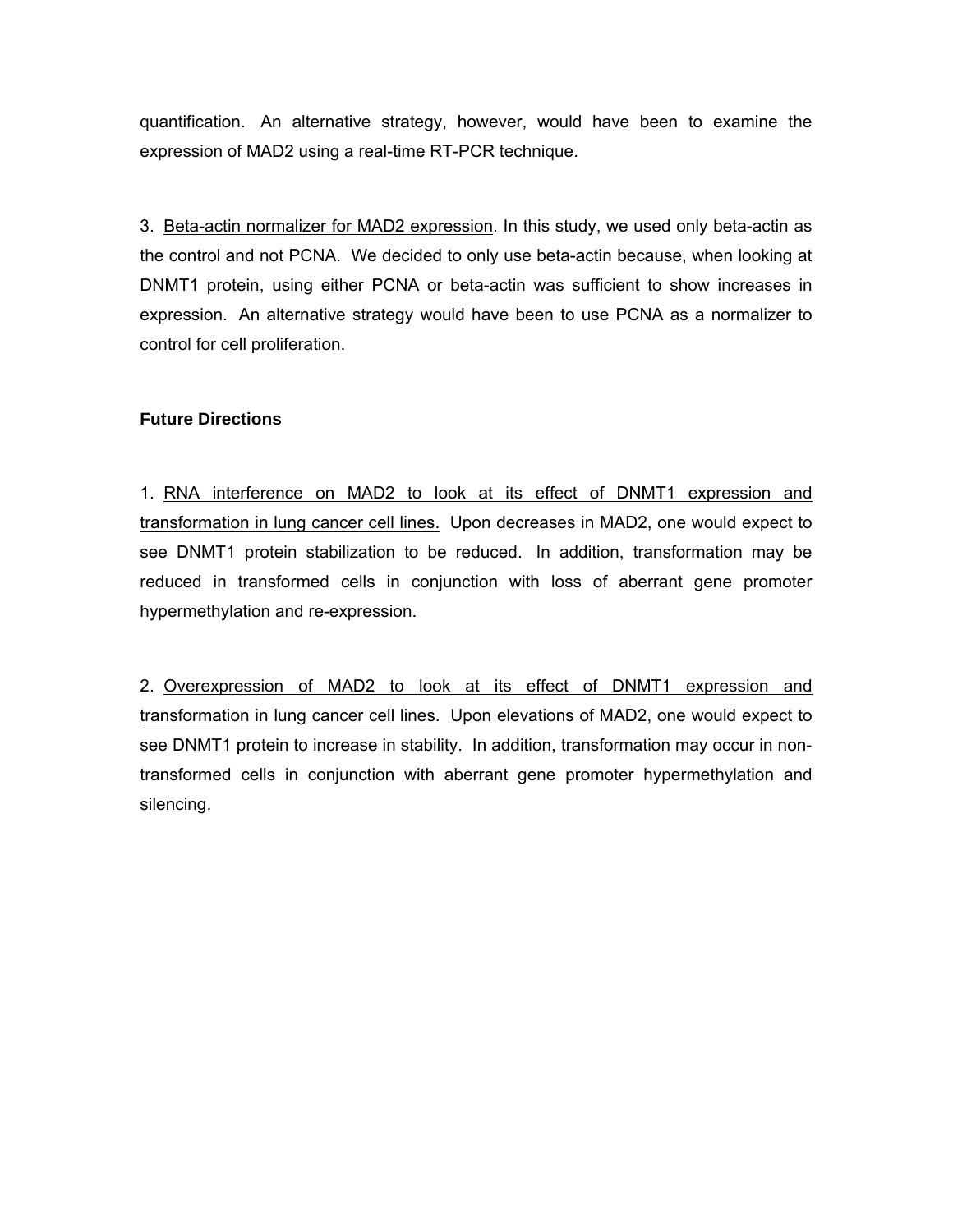#### **References**

1. DHHS. The health consequences of smoking: a report of the surgeon general-2006. DHHS Publ. No. (CDC) 89-8411.Washington: U.S. Department of Health and Human Services, 2006.

2. Hecht SS. Cigarette smoking: cancer risks, carcinogens, and mechanisms. Langenbecks Arch.Surg. 391: 6: 603-613, 2006.

3. Boysen G and Hecht SS. Analysis of DNA and protein adducts of benzo[a]pyrene in human tissues using structure-specific methods. Mutat.Res. 543: 1: 17-30, 2003.

4. Hecht SS. Human urinary carcinogen metabolites: biomarkers for investigating tobacco and cancer. Carcinogenesis 23: 6: 907-922, 2002. 30.

5. Pfeifer GP, Denissenko MF, Olivier M, Tretyakova N, Hecht SS and Hainaut P. Tobacco smoke carcinogens, DNA damage and p53 mutations in smoking-associated cancers. Oncogene 21: 48: 7435-7451, 2002.

6. Ahrendt SA, Decker PA, Alawi EA, Zhu Yr YR, Sanchez-Cespedes M, Yang SC, Haasler GB, Kajdacsy-Balla A, Demeure MJ and Sidransky D. Cigarette smoking is strongly associated with mutation of the K-ras gene in patients with primary adenocarcinoma of the lung. Cancer 92: 6: 1525-1530, 2001.

7. Liu Z, Muehlbauer KR, Schmeiser HH, Hergenhahn M, Belharazem D and Hollstein MC. p53 mutations in benzo(a)pyrene-exposed human p53 knock-in murine fibroblasts correlate with p53 mutations in human lung tumors. Cancer Res. 65: 7: 2583-2587, 2005.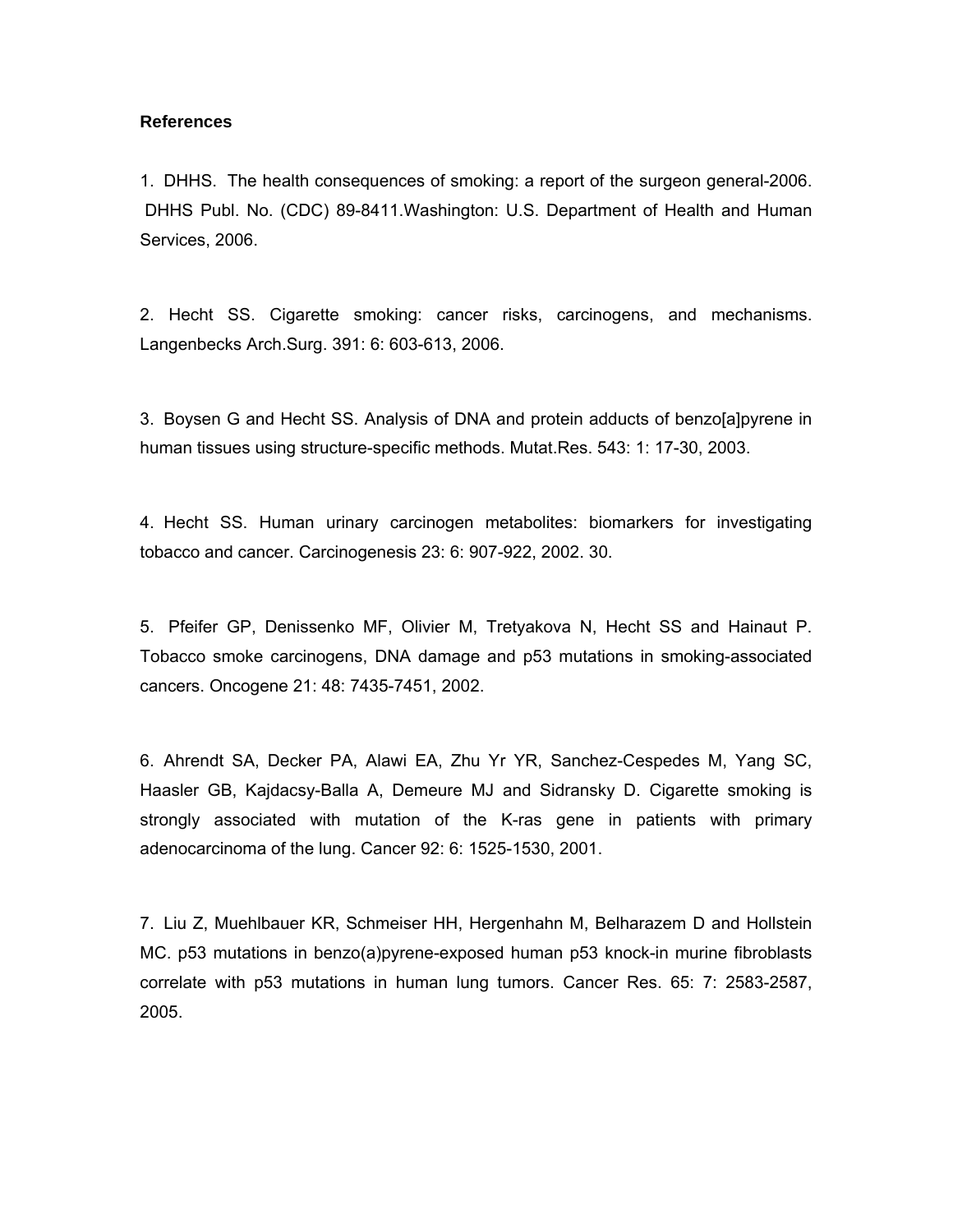8. Hecht SS. Biochemistry, biology, and carcinogenicity of tobacco-specific Nnitrosamines. Chem.Res.Toxicol. 11: 6: 559-603, 1998.

9. Belinsky SA. Silencing of genes by promoter hypermethylation: key event in rodent and human lung cancer. Carcinogenesis 26: 9: 1481-1487, 2005. 32.

10. Pradhan S, Bacolla A, Wells RD and Roberts RJ. Recombinant human DNA (cytosine-5) methyltransferase. I. Expression, purification, and comparison of de novo and maintenance methylation. J.Biol.Chem. 274: 46: 33002-33010, 1999.

11. Okano M, Bell DW, Haber DA and Li E. DNA methyltransferases Dnmt3a and Dnmt3b are essential for de novo methylation and mammalian development. Cell 99: 3: 247-257, 1999.

12. Herman JG and Baylin SB. Gene silencing in cancer in association with promoter hypermethylation. N.Engl.J.Med. 349:21, 2042-2054, 2003.

13. Jones PA and Laird PW. Cancer epigenetics comes of age. Nat. Genet. 21:2, 163- 167, 1999.

14. Jones PA and Baylin SB. The fundamental role of epigenetic events in cancer. Nat.Rev.Genet. 3:6, 415-428, 2002.

15. Esteller M, Corn PG, Baylin SB and Herman JG. A gene hypermethylation profile of human cancer. Cancer Res. 61: 8: 3225-3229, 2001.

16. Belinsky SA, Palmisano WA, Gilliland FD, Crooks LA, Divine KK, Winters SA, Grimes MJ, Harms HJ, Tellez CS, Smith TM, Moots PP, Lechner JF, Stidley CA and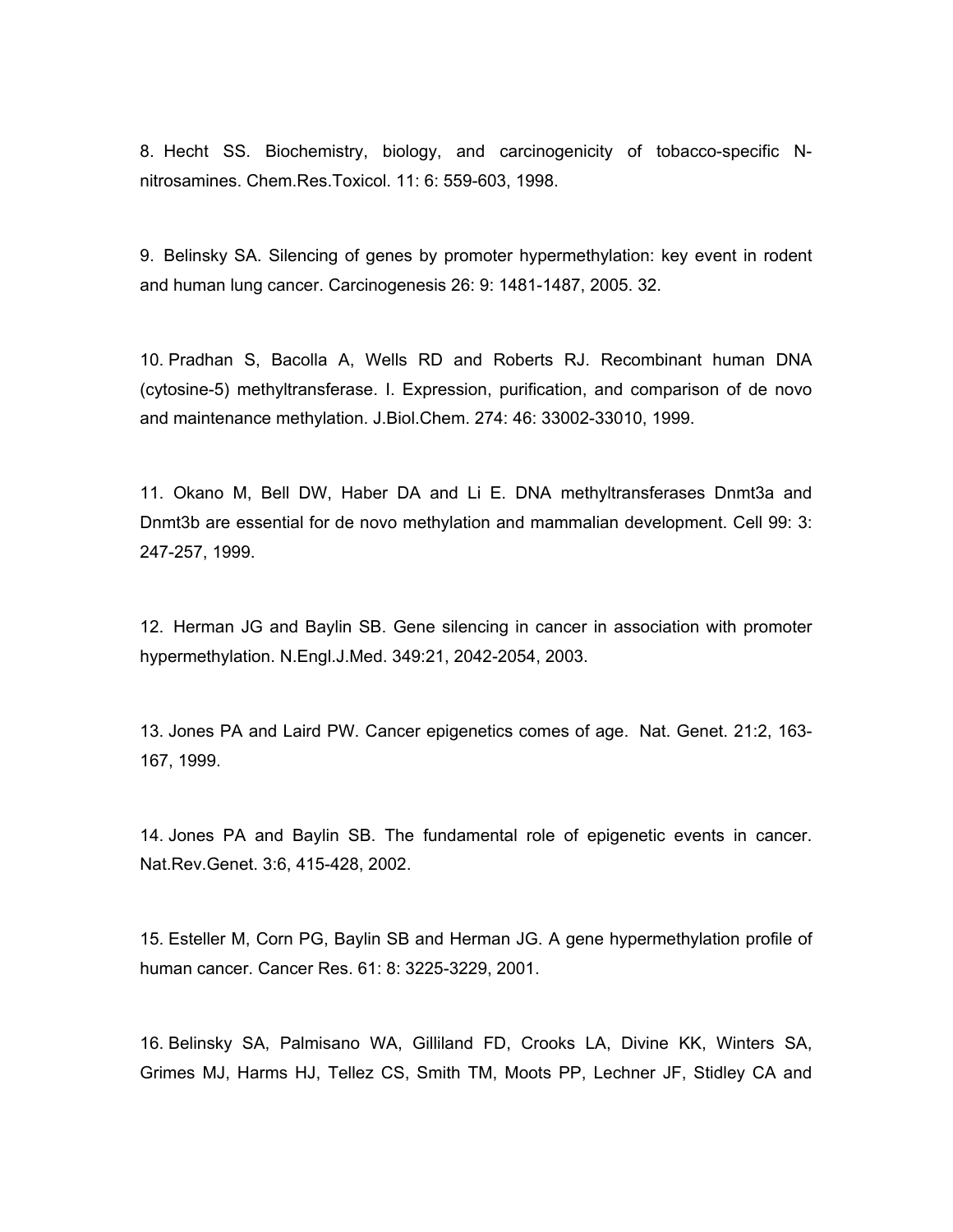Crowell RE. Aberrant promoter methylation in bronchial epithelium and sputum from current and former smokers. Cancer Res. 62: 8: 2370-2377, 2002.

17. Shames DS, Girard L, Gao B, Sato M, Lewis CM, Shivapurkar N, Jiang A, Perou CM, Kim YH, Pollack JR, Fong KM, Lam CL, Wong M, Shyr Y, Nanda R, Olopade OI, Gerald W, Euhus DM, Shay JW, Gazdar AF and Minna JD. A genome-wide screen for promoter methylation in lung cancer identifies novel methylation markers for multiple malignancies. PLoS Med. 3: 12: e486, 2006.

18. Belinsky SA. Gene-promoter hypermethylation as a biomarker in lung cancer. Nat.Rev.Cancer. 4: 9: 707-717, 2004.

19. Belinsky SA, Nikula KJ, Palmisano WA, Michels R, Saccomanno G, Gabrielson E, Baylin SB and Herman JG. Aberrant methylation of p16(INK4a) is an early event in lung cancer and a potential biomarker for early diagnosis. Proc.Natl.Acad.Sci.U.S.A. 95: 20: 11891-11896, 1998.

20. Pulling LC, Vuillemenot BR, Hutt JA, Devereux TR and Belinsky SA. Aberrant promoter hypermethylation of the death-associated protein kinase gene is early and frequent in murine lung tumors induced by cigarette smoke and tobacco carcinogens. Cancer Res. 64: 11: 3844-3848, 2004.

21. Divine KK, Pulling LC, Marron-Terada PG, Liechty KC, Kang T, Schwartz AG, Bocklage TJ, Coons TA, Gilliland FD and Belinsky SA. Multiplicity of abnormal promoter methylation in lung adenocarcinomas from smokers and never smokers. Int.J.Cancer 114: 3: 400-405, 2005.

22. Belinsky SA, Liechty KC, Gentry FD, Wolf HJ, Rogers J, Vu K, Haney J, Kennedy TC, Hirsch FR, Miller Y, Franklin WA, Herman JG, Baylin SB, Bunn PA and Byers T. Promoter hypermethylation of multiple genes in sputum precedes lung cancer incidence in a high-risk cohort. Cancer Res. 66: 6: 3338-3344, 2006.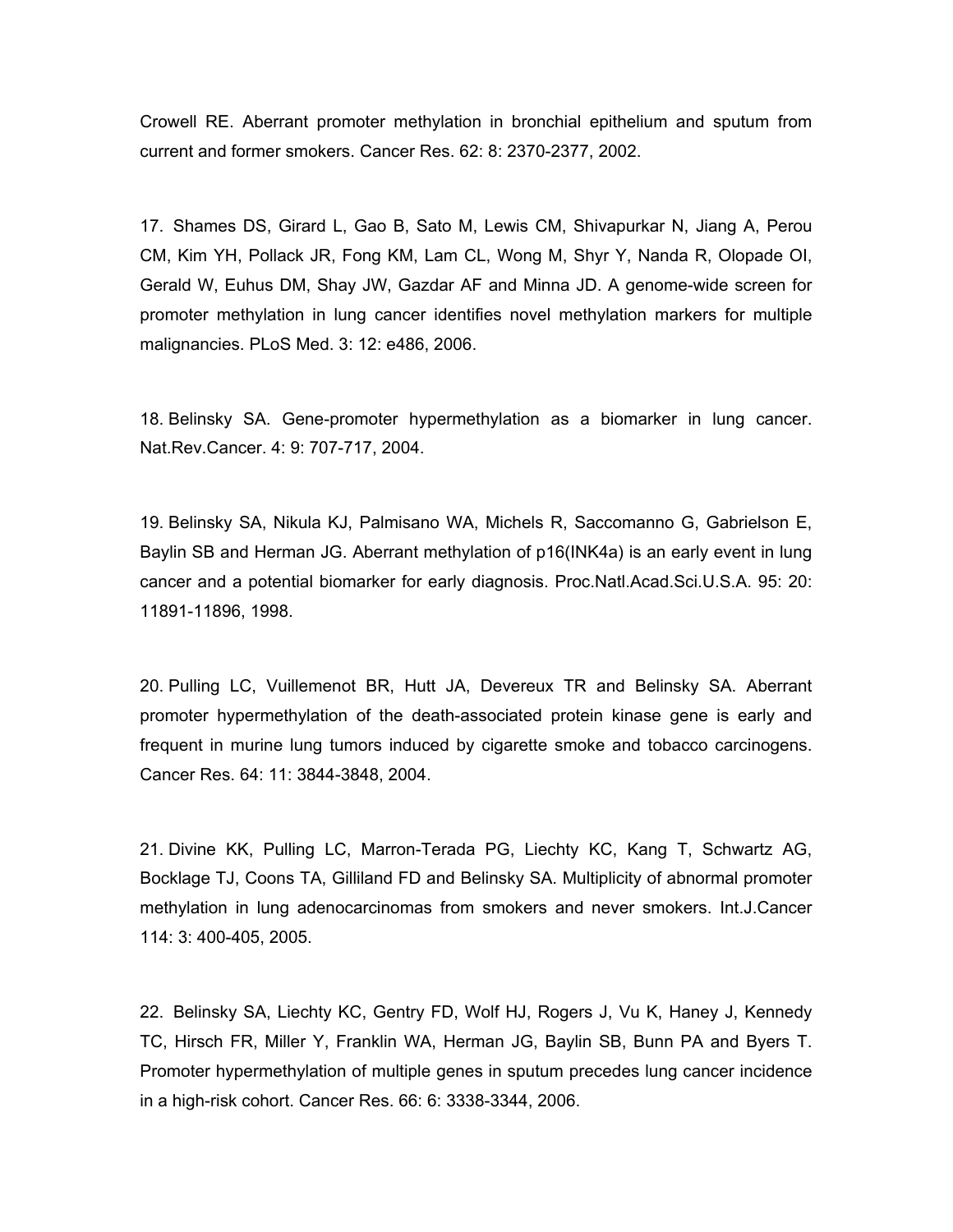23. Valinluck V and Sowers LC. Endogenous cytosine damage products alter the site selectivity of human DNA maintenance methyltransferase DNMT1. Cancer Res. 67: 3: 946-950, 2007.

24. Le Gac G, Esteve PO, Ferec C and Pradhan S. DNA damage-induced downregulation of human Cdc25C and Cdc2 is mediated by cooperation between p53 and maintenance DNA (cytosine-5) methyltransferase 1. J.Biol.Chem. 281: 34: 24161-24170, 2006.

25. Mortusewicz O, Schermelleh L, Walter J, Cardoso MC and Leonhardt H. Recruitment of DNA methyltransferase I to DNA repair sites. Proc.Natl.Acad.Sci.U.S.A. 102: 25: 8905-8909, 2005.

26. Agoston AT, Argani P, Yegnasubramanian S, De Marzo AM, Ansari-Lari MA, Hicks JL, Davidson NE and Nelson WG. Increased protein stability causes DNA methyltransferase 1 dysregulation in breast cancer. J.Biol.Chem. 280: 18: 18302-18310, 2005.

27. Agoston AT, Argani P, De Marzo AM, Hicks JL and Nelson WG. Retinoblastoma pathway dysregulation causes DNA methyltransferase 1 overexpression in cancer via MAD2-mediated inhibition of the anaphase-promoting complex. Am.J.Pathol. 170: 5: 1585-1593, 2007.

28. Sotillo R, Hernando E, Diaz-Rodriguez E, Teruya-Feldstein J, Cordon-Cardo C, Lowe SW and Benezra R. Mad2 overexpression promotes aneuploidy and tumorigenesis in mice. Cancer.Cell. 11: 1: 9-23, 2007.

29. Ramirez RD, Sheridan S, Girard L, Sato M, Kim Y, Pollack J, Peyton M, Zou Y, Kurie JM, Dimaio JM, Milchgrub S, Smith AL, Souza RF, Gilbey L, Zhang X, Gandia K, Vaughan MB, Wright WE, Gazdar AF, Shay JW and Minna JD. Immortalization of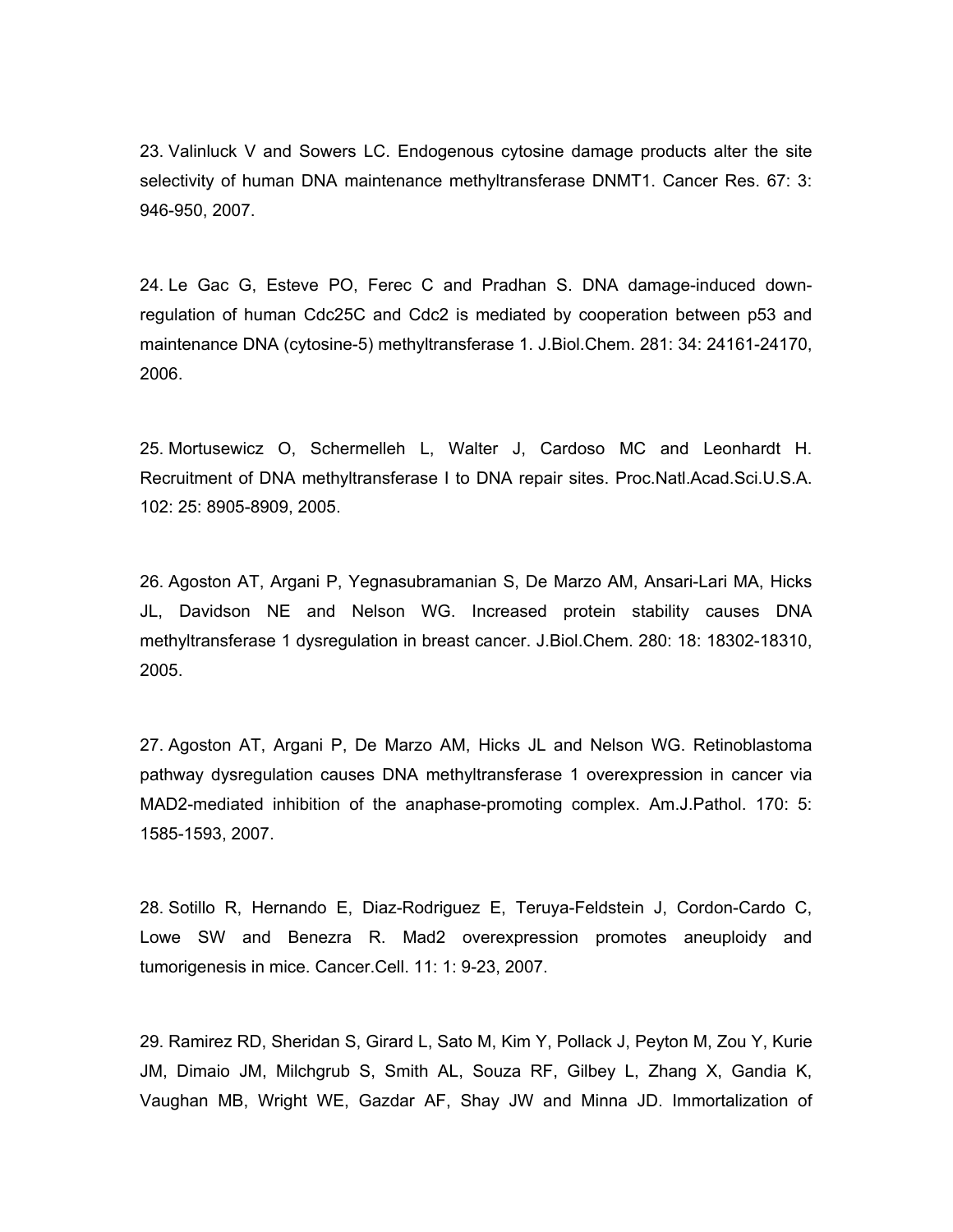human bronchial epithelial cells in the absence of viral oncoproteins. Cancer Res. 64: 24: 9027-9034, 2004.

30. Swafford DS, Middleton SK, Palmisano WA, Nikula KJ, Tesfaigzi J, Baylin SB, Herman JG and Belinsky SA. Frequent aberrant methylation of p16INK4a in primary rat lung tumors. Mol.Cell.Biol. 17: 3: 1366-1374, 1997.

31. Palmisano WA, Divine KK, Saccomanno G, Gilliland FD, Baylin SB, Herman JG and Belinsky SA. Predicting lung cancer by detecting aberrant promoter methylation in sputum. Cancer Res. 60: 21: 5954-5958, 2000.

32. Fung MK, Cheung HW, Ling MT, Cheung AL, Wong YC and Wang X. Role of MEK/ERK pathway in the MAD2-mediated cisplatin sensitivity in testicular germ cell tumour cells. Br.J.Cancer 95: 4: 475-484, 2006.

33. Cheung HW, Chun AC, Wang Q, Deng W, Hu L, Guan XY, Nicholls JM, Ling MT, Chuan Wong Y, Tsao SW, Jin DY and Wang X. Inactivation of human MAD2B in nasopharyngeal carcinoma cells leads to chemosensitization to DNA-damaging agents. Cancer Res. 66: 8: 4357-4367, 2006.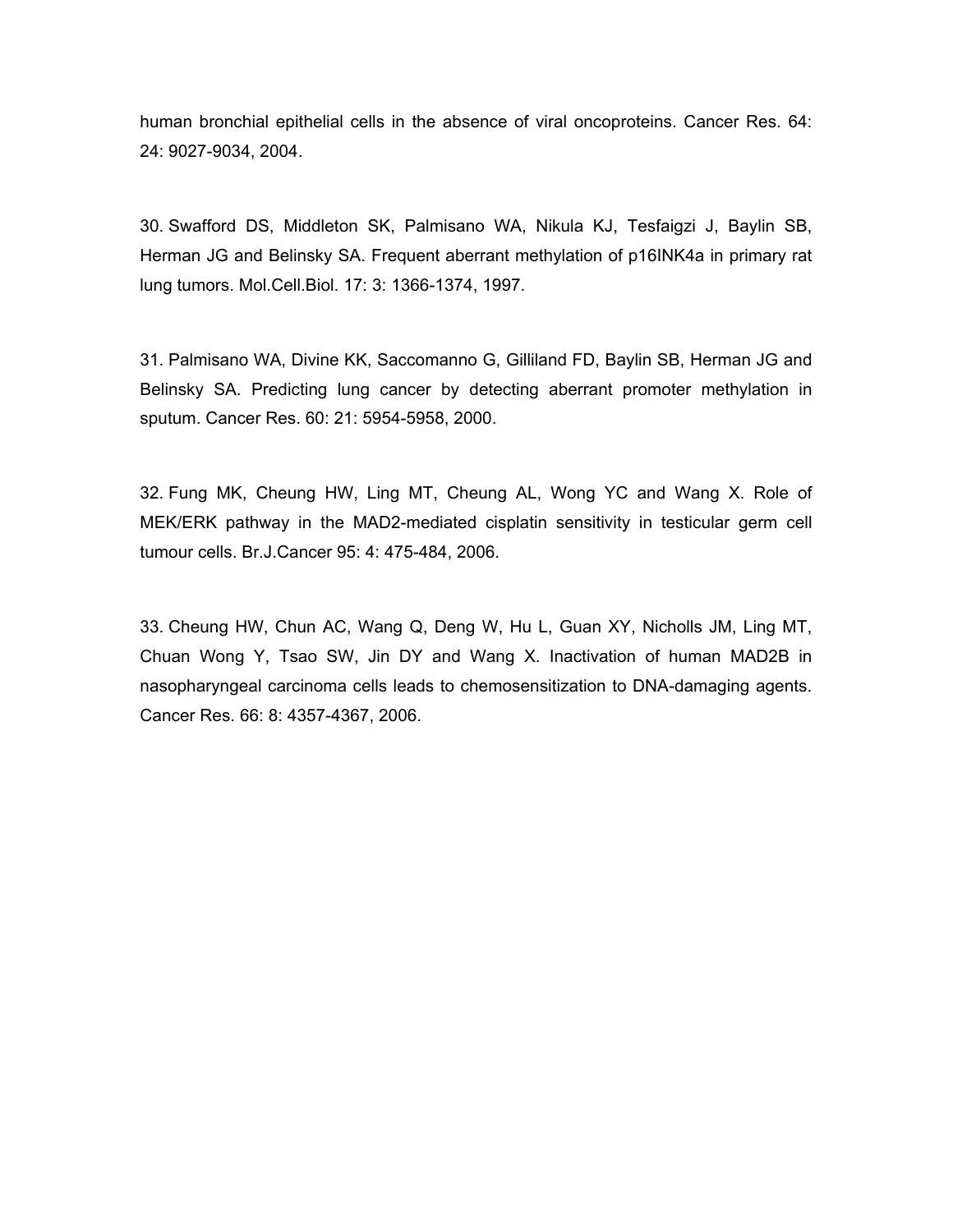

Fig. 1: Cell morphology data in HCCBE-2. A. Untreated cell, 20X, 50% confluence B. Untreated cell, 10X, 50% confluence C. Untreated cell, 10X, 80% confluence D. Untreated cell, 10X, 80% confluence E. Cell exposed to 1 mM MNU once a week for 9 week, 20X, 50% confluence F. Cell exposed to 1 mM MNU once a week for 9 week, 20X, 80-90% confluence G. Cell exposed to 1 mM MNU once a week for 9 week, 10X, 80-90% confluence H. Cell exposed to 1 mM MNU once a week for 9 week, 10X, 80-90% confluence I. Cell exposed to 0.1 μM BPDE once a week for 9 week, 20X, 50% confluence J. Cell exposed to 0.1 μM BPDE once a week for 9 week, 20X, 90-100% confluence K. Cell exposed to 0.1 μM BPDE once a week for 9 week, 20X, 90-100% confluence L. Cell exposed to 0.1 μM BPDE once a week for 9 week, 20X, 90-100% confluence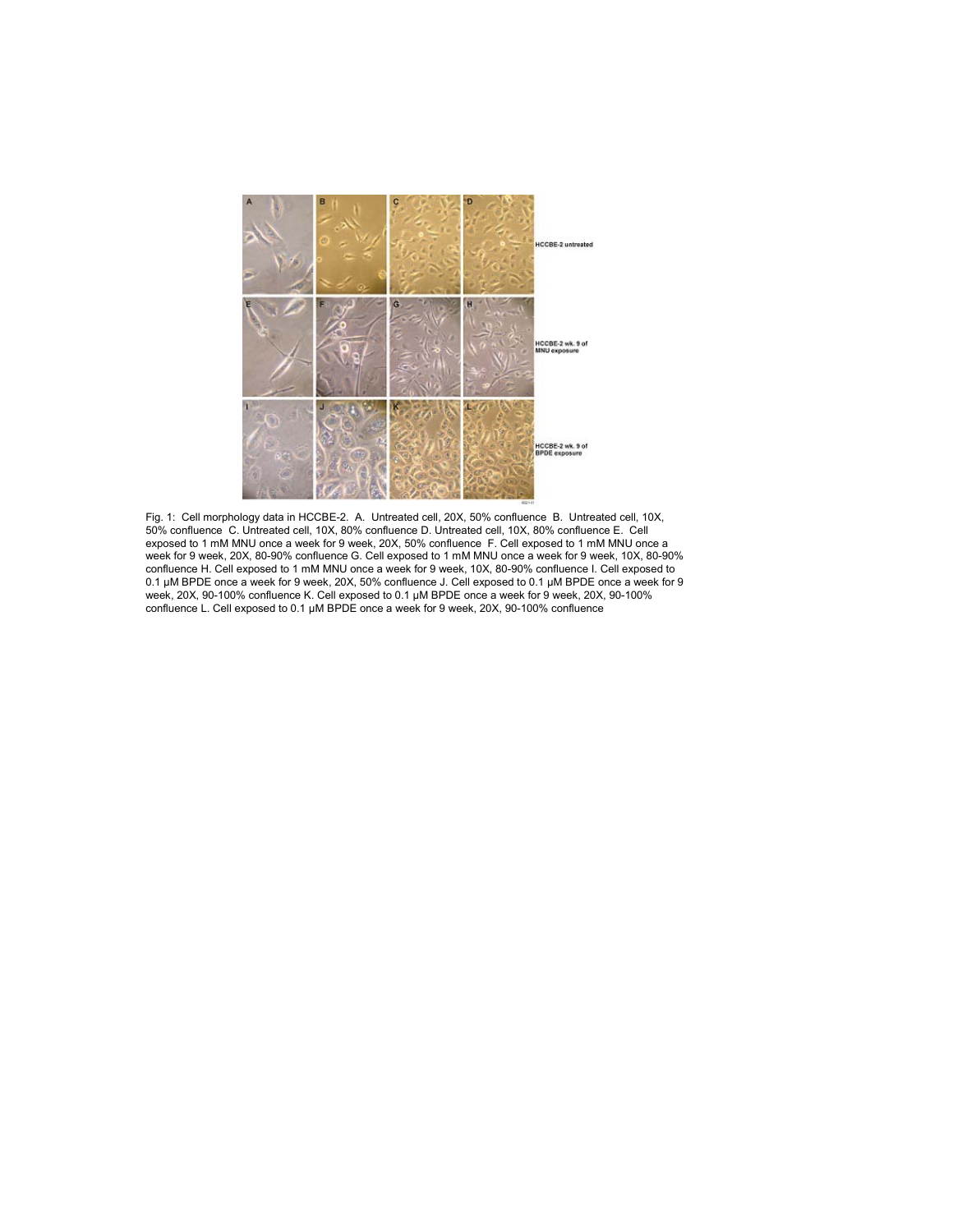

Fig. 2. Transformation of HBECs following subchronic carcinogen exposure. Top panel demonstrate HBEC2 colony formation of cells exposed to vehicle for carcinogen (DMSO) once a week for 12 weeks and to BPDE once a week for 12 weeks. The bottom panel demonstrates number of colonies in soft agar (N = 3) in both HBEC1 and HBEC<sub>2</sub>.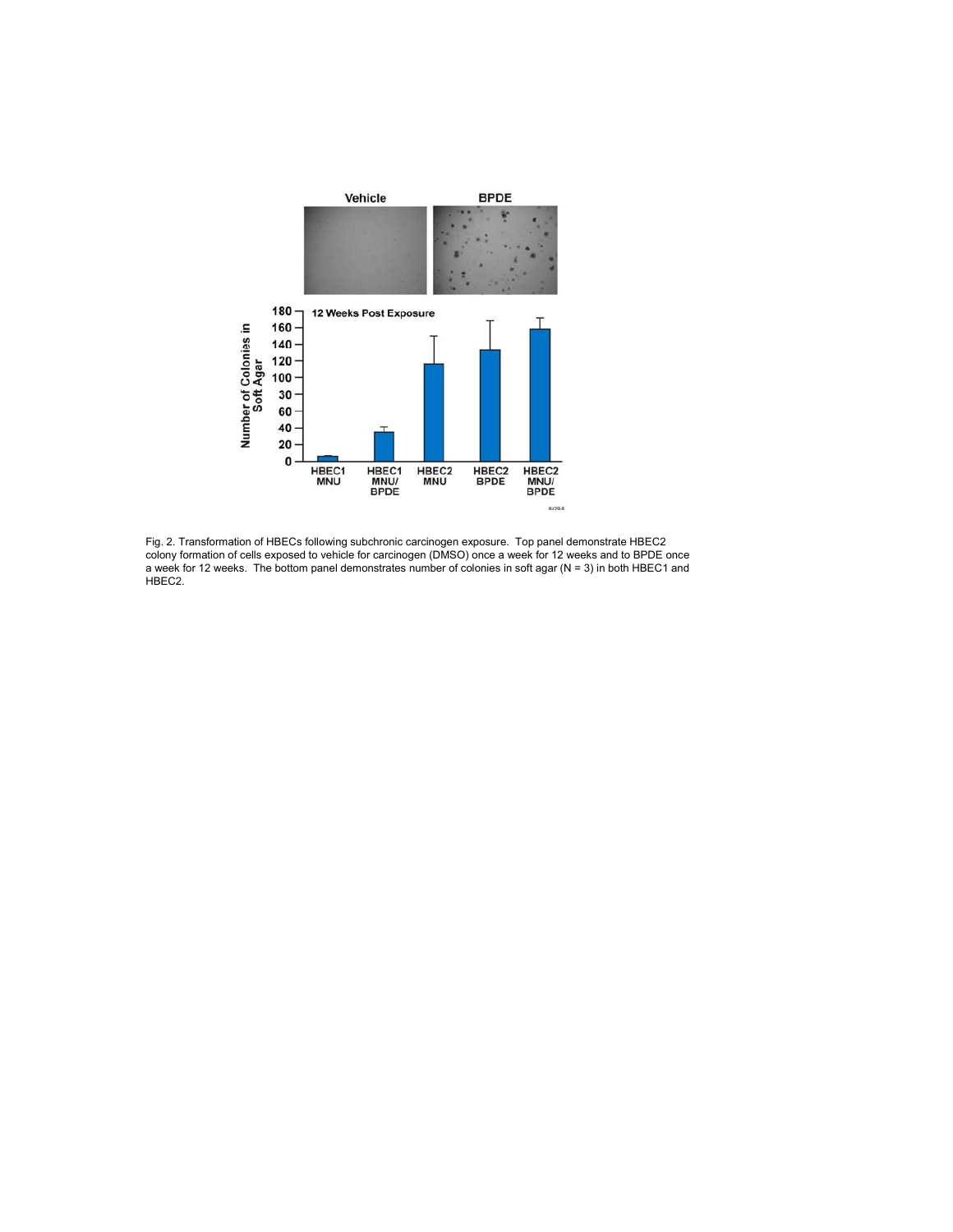

Fig. 3. DNMT1 protein and MAD2 mRNA levels increase during carcinogen exposure in HBEC1 exposed to MNU and BPDE. A. DNMT1 Western blot, B. Protein fold changes normalized to both actin and PCNA, C. MAD2 mRNA RT-PCR and D. MAD2 mRNA quantitation, normalized to actin.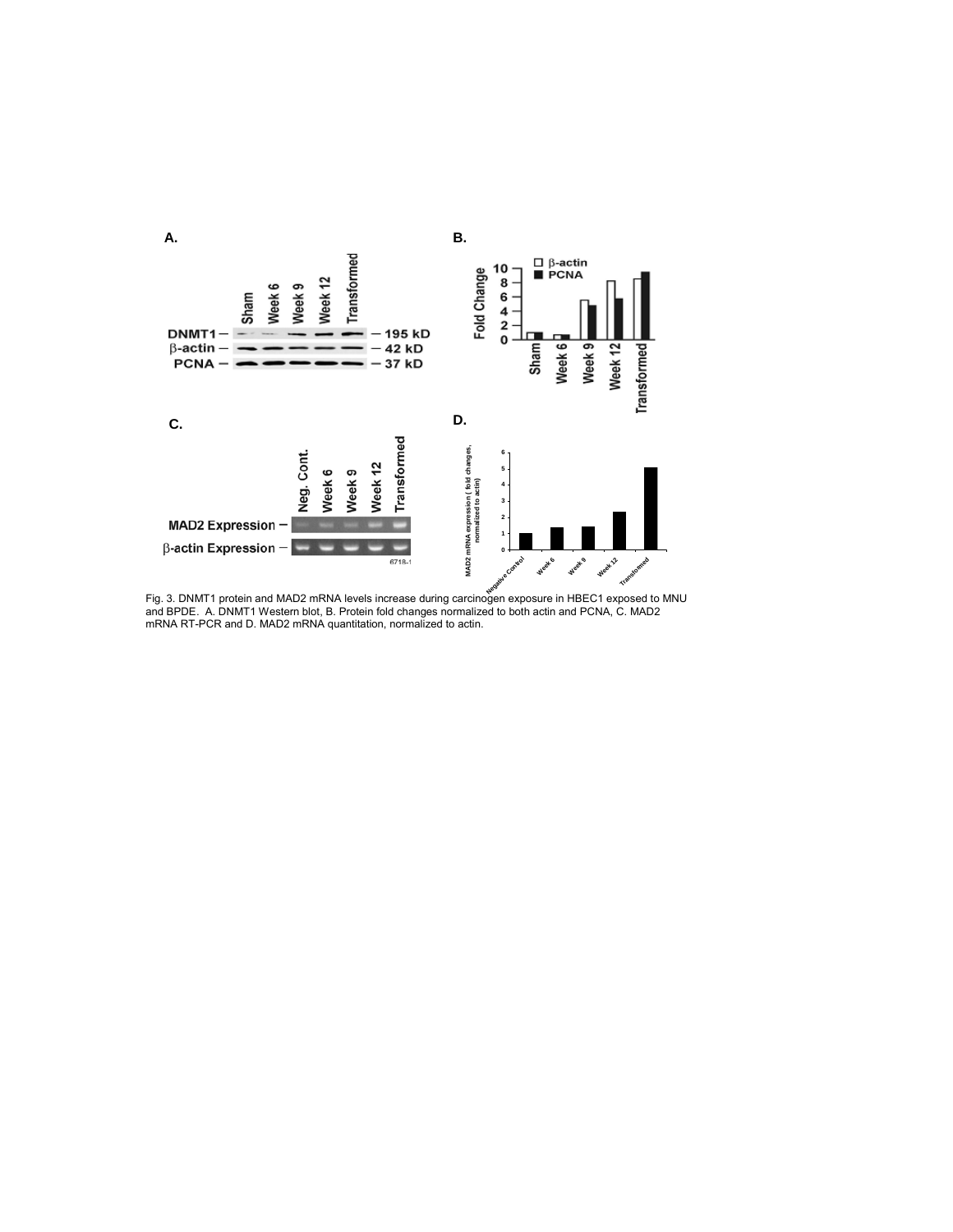# Table 1. Gene Evaluated for Promoter Hypermethylation in Transformed HBECs

### • GATA4

• DAPK • RASSF1A

• SFRP1

• 3-OST-2

- GATA5 • FOXA2
- RASSF2A
- DCR1
- BETA3
- DCR2
- REPRIMO
- IGFBP3
- APC
- PGR
- DAB2 • AK5
- AP2  $\alpha$

• TSLC1

- ECAD
- HCAD • PCDH10
- MGMT
- PAX5  $\alpha$
- PAX5 β
- DAL1 • LAMC2
- p16 • Novel 2
- TUBB4
- XT3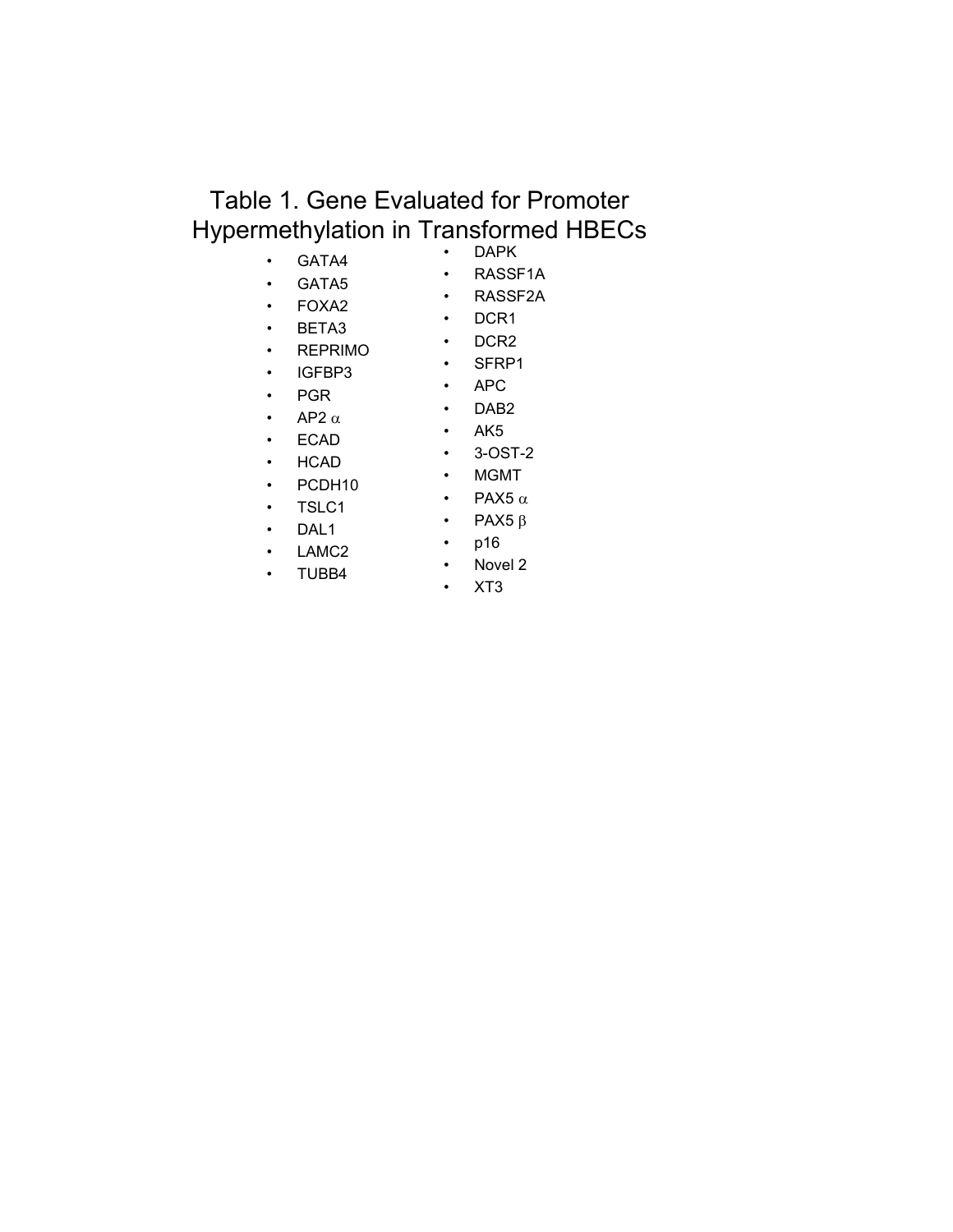# Table 2. Genes Methylated Prior to Carcinogen Exposure in Immortalized Cell Lines

**HBEC 1 HBEC2 GATA4 GATA4 DCR1 DCR1**

**RASSF2A PGR**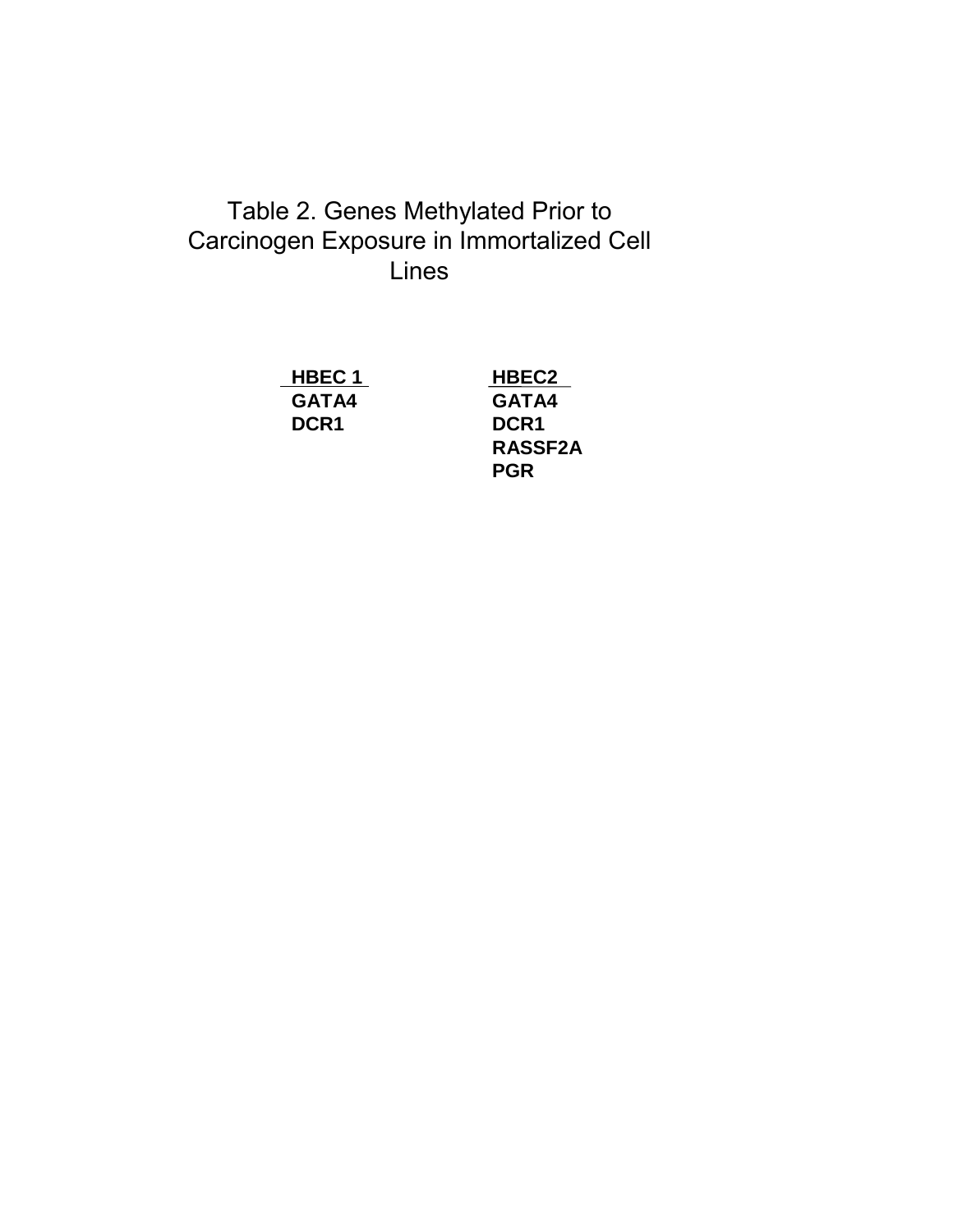| HBEC1<br>HBEC <sub>2</sub><br><b>MNU</b>                                                                                          |  |                                                                            | HBEC2<br><b>BPDE</b>                                                                                                   | HBEC1<br>HBEC <sub>2</sub><br>MNU/BPDE       |                                                             |
|-----------------------------------------------------------------------------------------------------------------------------------|--|----------------------------------------------------------------------------|------------------------------------------------------------------------------------------------------------------------|----------------------------------------------|-------------------------------------------------------------|
| <b>HCAD</b><br><b>ECAD</b><br>PAX <sub>5</sub> $\alpha$<br>XT <sub>3</sub><br>PCDH <sub>10</sub><br>PAX <sub>5</sub> ß<br>RASSF2A |  | <b>HCAD</b><br><b>ECAD</b><br>PAX <sub>5</sub> $\alpha$<br>XT <sub>3</sub> | <b>HCAD</b><br><b>ECAD</b><br>PAX <sub>5</sub> $\alpha$<br>XT <sub>3</sub><br>PCDH <sub>10</sub><br>PAX <sub>5</sub> ß | <b>HCAD</b><br>PCDH <sub>10</sub><br>RASSF2A | <b>ECAD</b><br>PAX <sub>5</sub> $\alpha$<br>XT <sub>3</sub> |
| IGFBP3                                                                                                                            |  | <b>REPRIMO</b><br>BETA3<br>DAL <sub>1</sub>                                | <b>REPRIMO</b><br>BETA3<br>DAL <sub>1</sub><br>FOXA <sub>2</sub>                                                       | FOXA <sub>2</sub><br>DCR <sub>2</sub>        | BETA3<br>DAL <sub>1</sub>                                   |

# Table 3. Gene Methylation In Transformed Cells